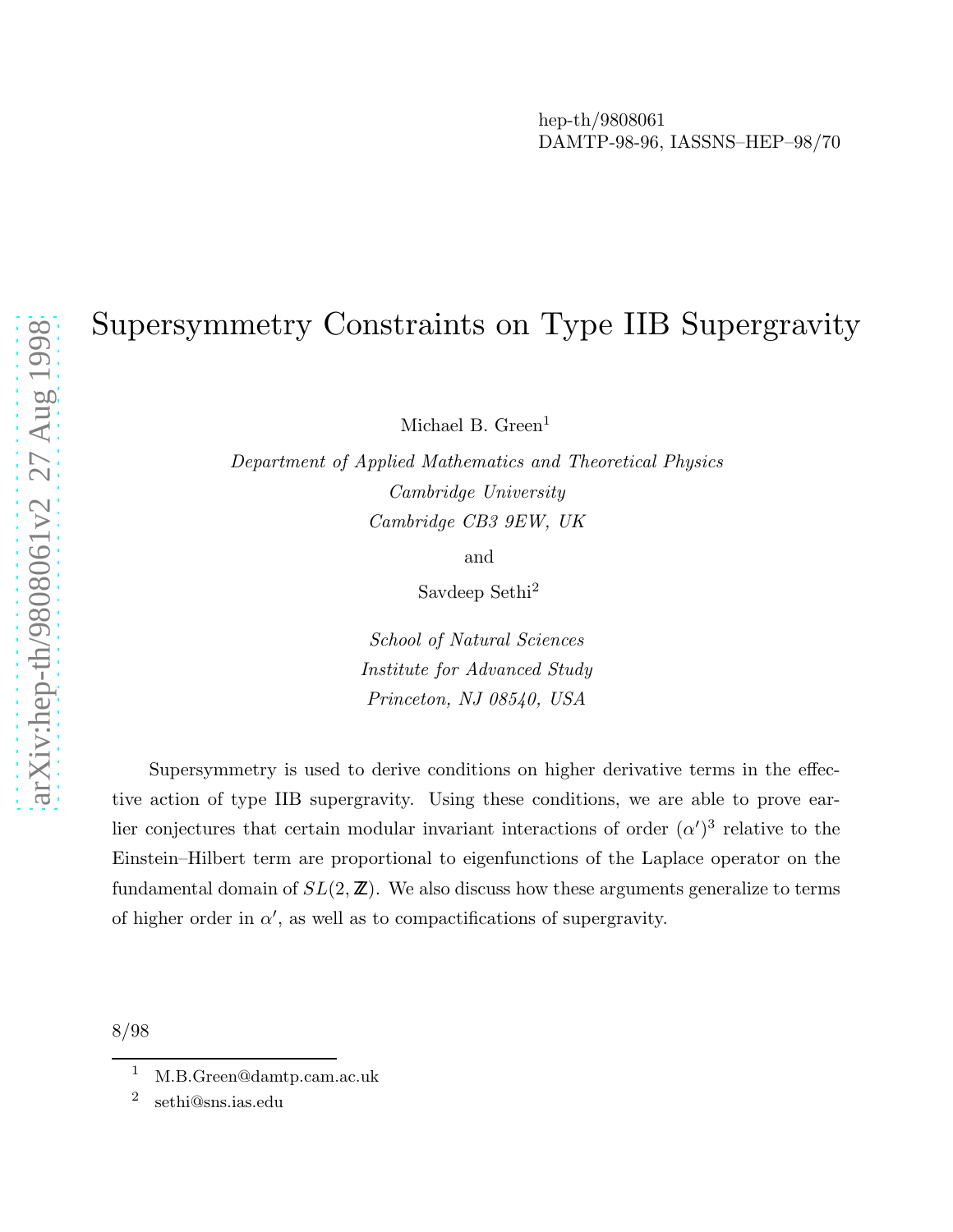# 1. Introduction

Despite the intense interest in the structure of M theory, the general constraints imposed by supersymmetry have not been systematically investigated. At low energies in eleven dimensions, M theory should be well approximated by eleven-dimensional supergravity [1]. However, eleven-dimensional supergravity is not a consistent quantum theory and new ingredients are needed which modify the ultraviolet properties of the theory. While eventually we hope to have a microscopic formulation of M theory, it is interesting to unravel the extent to which its structure is constrained simply by general symmetry principles. For example, the cancellation of chiral gauge and gravitational anomalies induced on the five-brane leads immediately to a term in the effective action of the form,

$$
\int C^{(3)} \wedge X_8(R), \tag{1.1}
$$

where  $X_8$  is an eight-form constructed from curvatures, and  $C^{(3)}$  is the three form tensor field [2,3]. This term is eighth order in derivatives compared to classical terms in the effective action which are second order. As usual, the order in a momentum expansion counts the number of derivatives plus twice the number of fermions. Clearly, we can generate many more terms needed for a supersymmetric effective action by acting with the lowest order supersymmetry transformations on these higher derivative terms. Some of these terms have been deduced from duality arguments. Furthermore, as soon as there are eight derivative terms in the effective action, there will be sixth order modifications to the classical supersymmetry transformations. The action is then no longer invariant under supersymmetry unless we add yet higher order terms to the effective action.

Ideally, it would be possible to describe the theory in a manner that is independent of the background. The moduli of an arbitrary compactification would then emerge from components of the tensor bosonic fields. However, in practice it is only feasible to define the effective action with respect to a given moduli space. The simplest example with substantial structure is the Poincaré invariant ten-dimensional background appropriate to the type IIB superstring, which has moduli space  $SL(2,\mathbb{R})/U(1)$ . The type IIB string arises by compactifying M theory on a  $T^2$ , where the volume of the torus is taken to zero [4]. The complex structure of the torus becomes the complex coupling  $\tau = C^{(0)} + ie^{-\phi}$  of the IIB theory, where  $C^{(0)}$  is the Ramond–Ramond  $(R \otimes R)$  scalar and  $\phi$  is the dilaton.

The type IIB effective action is expressed as an expansion in powers of  $\alpha'$  with the classical theory defined by an 'action'  $S^{(0)}$  of order  $(\alpha')^{-4}$  [5,6,7,8]. It is well-known that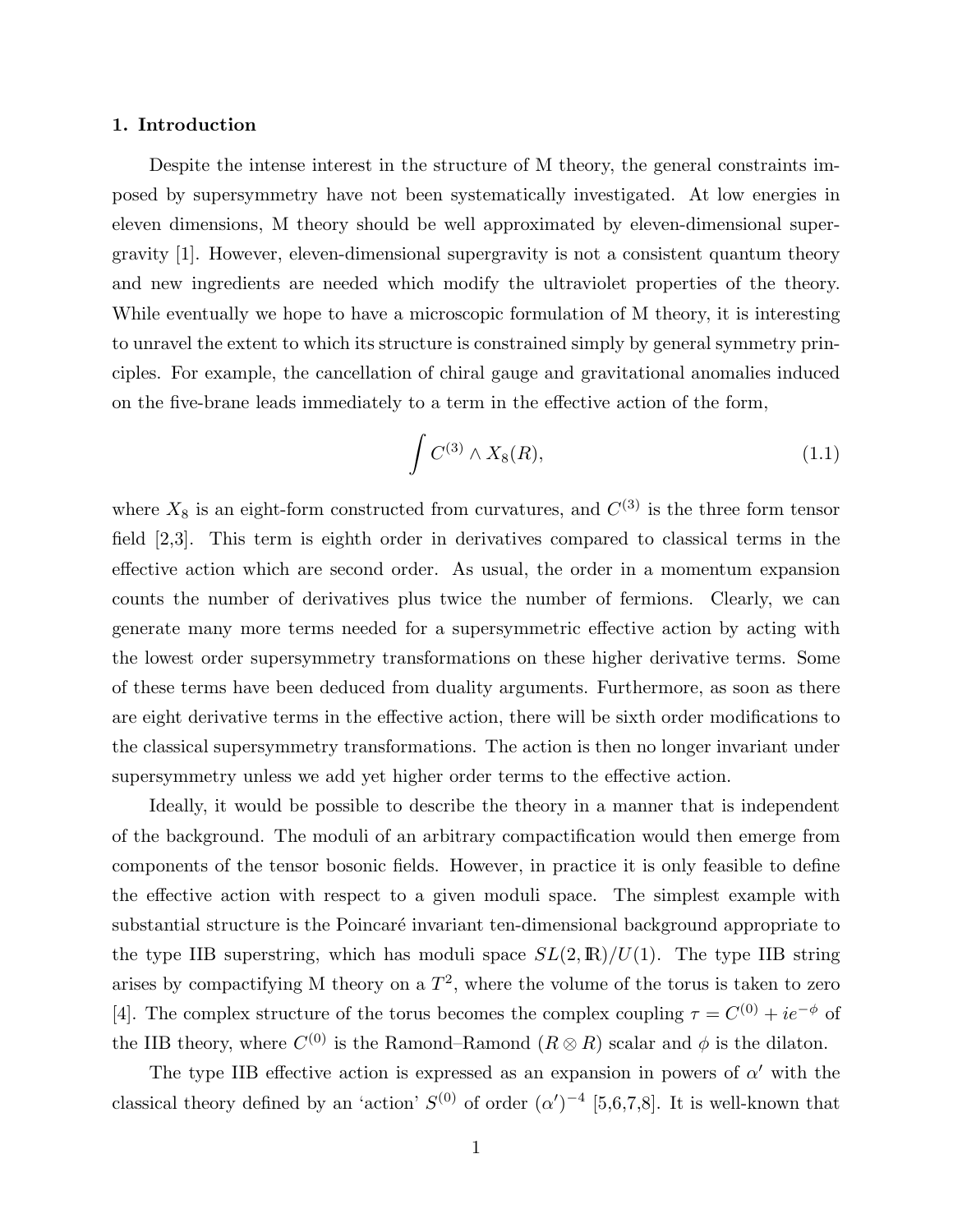the self-duality constraint on the five-form field strength in the type IIB theory presents an obstacle to actually writing a globally defined covariant action  $S^{(0)}$ .<sup>3</sup> However, the analysis in our paper will actually only involve the field equations. We will use terminology appropriate for a theory with an action, but merely as a shorthand method of packaging these equations. We could avoid this problem by compactifying the type IIB theory on a circle. The classical moduli space would then be  $SL(2,\mathbb{R})/U(1)\times\mathbb{R}$ .

The supersymmetry transformations on an arbitrary field  $\Psi$  will be expressed as the series,

$$
\delta_{\epsilon} \Psi = \left( \delta^{(0)} + \alpha' \delta^{(1)} + \ldots + (\alpha')^{n} \delta^{(n)} + \ldots \right) \Psi,
$$
\n(1.2)

while the effective action has the following expansion,

$$
S = S^{(0)} + \alpha' S^{(1)} + \ldots + (\alpha')^{n} S^{(n)} + \ldots
$$
\n(1.3)

A factor of  $(\alpha')^{-4}$  has been absorbed into the definition of S and  $S^{(n)}$ .

In principle, the action can be constructed by a Noether procedure which imposes the conditions,

$$
\left(\sum_{m=0}^{r} (\alpha')^{m} \delta^{(m)}\right) \sum_{n=0}^{r} (\alpha')^{n} S^{(n)} = 0,
$$
\n(1.4)

order by order in  $\alpha'$ . There are no  $n = 1$  or  $n = 2$  terms at tree-level or one-loop, and these terms are not expected to appear at all in (1.3). Therefore, the first corrections are the terms of order  $(\alpha')^3$  relative to  $S^{(0)}$ . These terms are eighth order in derivatives.

In practice, building the complete effective action from scratch using this Noether method is extremely complicated even for a low number of derivatives. However, we will show in this paper that the exact form of special classes of M theory or type IIB interactions can be uniquely determined in this manner. A similar analysis has recently been used to obtain powerful constraints on maximally supersymmetric Yang–Mills theories [10]. The lesson to be drawn from that analysis is that the constraints imposed by supersymmetry are most easily exhibited by studying the variation of terms in the effective action with the maximal number of fermionic fields.

Among other issues, one of our aims will be to establish the validity of some conjectured higher derivative interactions in the effective action. An example of such a term is the interaction,  $\int \sqrt{g} f^{(0,0)}(\tau,\bar{\tau}) \mathcal{R}^4$ , where  $\mathcal{R}^4$  is a particular contraction of four Weyl

<sup>3</sup> This issue has been thoroughly discussed in [9].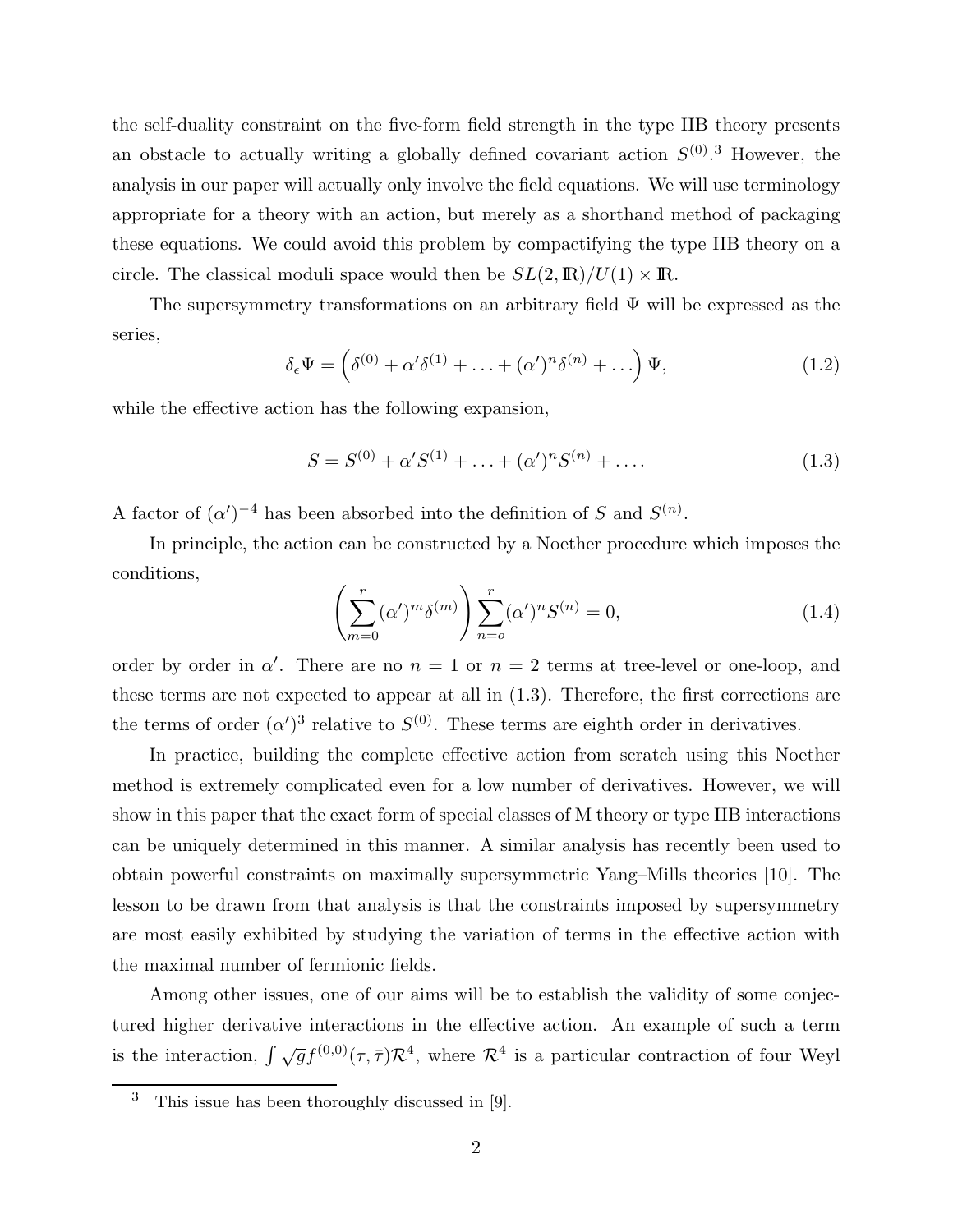curvatures [11]. The  $SL(2,\mathbb{Z})$  symmetry of the IIB theory requires that  $f^{(0,0)}(\tau,\bar{\tau})$  be a modular function of the complex scalar field  $\tau$  and its complex conjugate,  $\bar{\tau}$ . It was noted in [11] that  $f^{(0,0)}$  is an eigenfunction of the Laplace operator on the  $SL(2,\mathbb{Z})$  moduli space with eigenvalue 3/4,

$$
\nabla^2 f^{(0,0)} \equiv 4\tau_2^2 \frac{\partial}{\partial \tau} \frac{\partial}{\partial \bar{\tau}} f^{(0,0)} = \frac{3}{4} f^{(0,0)}.
$$
 (1.5)

This equation has the solution (see, for example, [12]),

$$
f^{(0,0)} = \sum_{(m,n)\neq(0,0)} \frac{\tau_2^{3/2}}{|m+n\tau|^3},\tag{1.6}
$$

which is the unique solution, up to an arbitrary overall constant factor, for a choice of asymptotic behavior near the boundary  $\tau_2 \to \infty$  of the fundamental domain of  $SL(2, \mathbb{Z})$ . The asymptotic behavior is determined by the weak coupling expansion of  $f^{(0,0)}$ , where  $\tau_2 = e^{-\phi}$  is large, which possesses a tree-level and one-loop term but no other perturbative corrections. In addition, there are an infinite number of D-instanton corrections.<sup>4</sup> Another term of the same order is the sixteen dilatino term,  $f^{(12,-12)}\lambda^{16}$ , where the dilatino,  $\lambda^a$  $(a = 1, \dots, 16)$ , is a complex  $SO(9, 1)$  Weyl spinor. This term was discussed in [15] where it was argued that,

$$
f^{(12,-12)}(\tau,\bar{\tau}) = D^{12}f^{(0,0)}.\tag{1.7}
$$

The modular covariant derivative  $D$  will be defined in the next section. This means that  $f^{(12,-12)}$  should also be an eigenfunction of the Laplace operator, but it now transforms with the non-trivial holomorphic and anti-holomorphic modular weights indicated by the superscripts.

More generally, there are many other terms in  $S^{(3)}$  that are related to the  $\mathcal{R}^4$  term by supersymmetry at the linearized level [15,16]. The moduli dependence of these terms is packaged into a variety of modular forms,  $f^{(w,-w)}(\tau,\bar{\tau})$ . In section two, we will review how linearized supersymmetry leads to the existence of all the terms in  $S^{(3)}$  once the presence of the  $\mathcal{R}^4$  term is assumed. However, linearized supersymmetry is certainly not powerful enough to determine the moduli dependent coefficients,  $f^{(w,-w)}$ .

In section three, we will use the full nonlinear supersymmetry to determine the nonholomorphic modular forms. This requires a detailed analysis of the lowest order supersymmetry transformations which generally mix all the terms in  $S^{(3)}$ . We will make a

<sup>4</sup> Some supplementary evidence for the expression (1.6), based on linearized supersymmetry, is given in [13,14].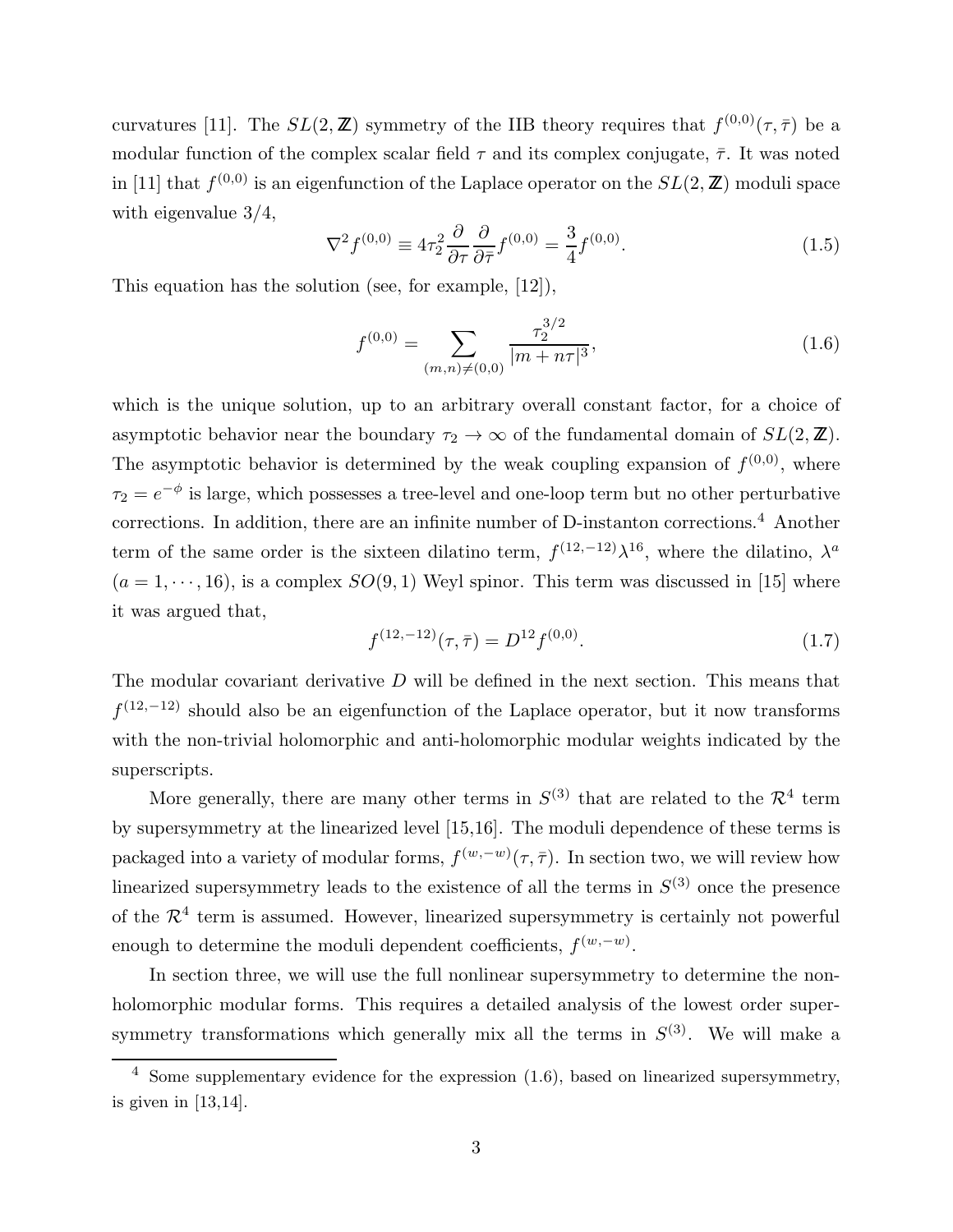judicious choice of terms to consider in order to encounter minimal complications. Not surprisingly as in the cases of [10], it turns out that the terms with the maximal number of fermions are the appropriate ones for this purpose. The particular terms we will consider are  $f^{(12,-12)}\lambda^{16}$  and  $f^{(11,-11)}\lambda^{15}\psi_{\mu}^*$ , where the latter is a piece of the  $\lambda^{14}\hat{G}$  term. Our notation and conventions are explained in Appendix  $A - a$  hat on a field strength indicates that it includes certain fermion bilinears in its definition in order to make it 'supercovariant.'

In addition, we will be forced to consider terms arising from  $O((\alpha')^3)$  supersymmetry transformations acting on the classical action. These terms from  $S^{(0)}$  mix under a supersymmetry variation with the relevant terms in  $S^{(3)}$ . For our particular purpose, it will be important to consider a  $\lambda^2 \lambda^{*2}$  term in the IIB action that has not to our knowledge been given explicitly in the literature. The form of this term, including its precise normalization, is determined by supersymmetry in Appendix B. By requiring invariance of the action at order  $(\alpha')^3$  together with closure of the supersymmetry algebra, we will be able to determine certain modifications to the supersymmetry transformations, encoded in  $\delta^{(3)}$ , as well as the precise coefficients of the terms in  $S^{(3)}$  under investigation. As usual, the supersymmetry algebra only closes with the use of the equations of motion.

In particular, we will find that the coefficients  $f^{(11,-11)}$  and  $f^{(12,-12)}$  do indeed satisfy the appropriate Laplace equations, proving the earlier conjectures about these modular forms. Furthermore, once these functions have been determined the other terms in  $S^{(3)}$  that are related to these by linearized supersymmetry, including the  $\mathcal{R}^4$  term, follow without the need for detailed analysis.

There have also been generalizations of the  $\mathcal{R}^4$  conjecture to an infinite series of higher order terms in the type IIB effective action [17,18]. In section 4 we outline how our technique can be extended to determine the coefficients of some of these higher derivative interactions. We demonstrate how the constraints imposed by supersymmetry on these higher derivative interactions can be obtained but we do not carry through the detailed calculation, which would be reasonably complicated. It would be very interesting to extend this analysis to compactified supergravity to prove and generalize, for example, conjectures like those in [19].

# 2. Higher Order Terms in the Type IIB Effective Action

# 2.1. Linearized supersymmetry and terms of order  $(\alpha')^3$

The existence of a large number of interactions in the IIB theory that are related to the  $\mathcal{R}^4$  interaction can be motivated very simply by using linearized supersymmetry.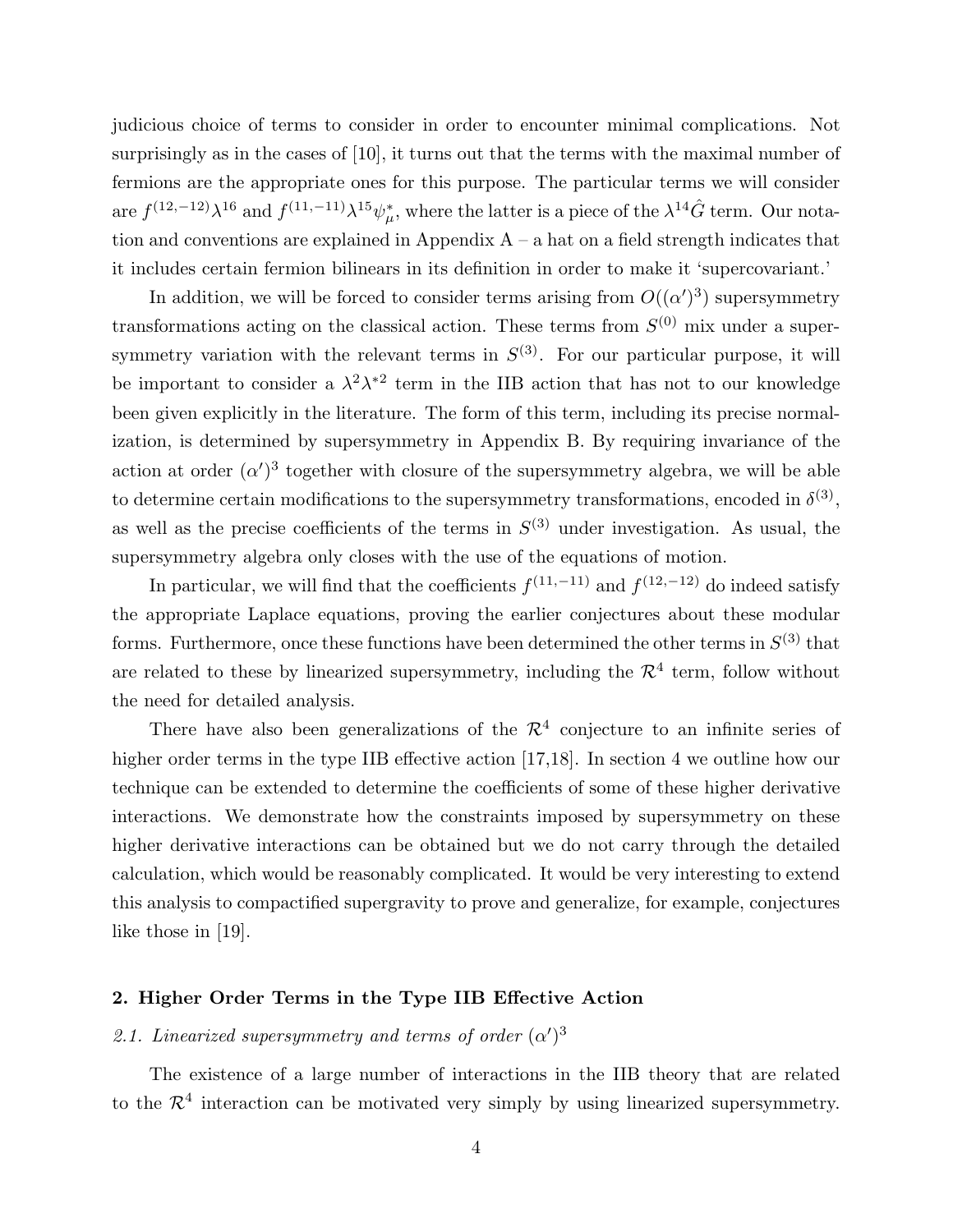This can be implemented by packaging the physical fields or their field strengths into a constrained superfield  $\Phi(x, \theta)$  where  $\theta^a$   $(a = 1, \ldots, 16)$  is a complex Grassmann coordinate that transforms as a Weyl spinor of  $SO(9,1)$ . This superfield satisfies the constraints,

$$
\bar{D}\Phi = 0, \qquad \bar{D}^4 \bar{\Phi} = 0 = D^4 \Phi, \tag{2.1}
$$

where the first constraint is a chirality condition that ensures that  $\Phi$  is independent of  $\theta^*$ . The last two constraints imply that the components of  $\Phi$  satisfy the free field equations. The superfield terminates after the  $\theta^8$  term and has a component expansion that takes the form,<sup>5</sup>

$$
\Phi = \tau + i\bar{\theta}^* \lambda + \hat{G}_{\mu\nu\rho}\bar{\theta}^* \gamma^{\mu\nu\rho}\theta + \dots + \mathcal{R}_{\mu\sigma\nu\tau}\bar{\theta}^* \gamma^{\mu\nu\rho}\theta \bar{\theta}^* \gamma^{\sigma\tau}{}_{\rho}\theta \n+ \partial_{\mu}\hat{F}_{5\nu\rho\sigma\tau\omega}\bar{\theta}^* \gamma^{\mu\nu\rho}\theta \bar{\theta}^* \gamma^{\sigma\tau\omega}\theta + \dots + \theta^8 \partial^4 \bar{\tau}.
$$
\n(2.2)

The symbol  $\hat{G}_{\mu\nu\rho}$ ,  $\mu, \nu, \rho = 0, \ldots, 9$ , denotes the 'supercovariant' combination of G and fermion bilinears defined in Appendix A, where  $G_{\mu\nu\rho}$  and  $G^*_{\mu\nu\rho}$  are complex combinations of the field strengths of the  $R \otimes R$  and  $NS \otimes NS$  (Neveu-Schwarz – Neveu-Schwarz) twoform potentials. The four-theta terms are  $\mathcal{R}$ , the Weyl curvature, and  $F_{5 \rho_1 \cdots \rho_5}$ , which is the field strength of the fourth-rank  $R \otimes R$  potential. The gamma matrices with world indices are defined by  $\gamma^{\mu} = e_m^{\mu} \gamma^m$ , where  $m = 0, \dots, 9$  is the  $SO(9, 1)$  tangent-space index and  $e_m^{\mu}$  is the inverse zehnbein. A barred Weyl spinor, such as  $\bar{\theta}$ , is defined by

$$
\bar{\theta}_a \equiv \theta_b^*(\gamma^0)_{ba}.\tag{2.3}
$$

We have been sketchy about the precise coefficients in (2.2) since their values will not concern us. The interactions that will be of interest in the next section are those that arise by integrating a function of  $\Phi$  over the sixteen components of  $\theta$ . In Einstein frame, this leads to interaction terms of the following form,

$$
S^{(3)} = (\alpha')^3 \int d^{10}x d^{16}\theta \det e \, F[\Phi] + \text{c.c.}
$$
  
=  $(\alpha')^3 \int d^{10}x \det e \, \left( f^{(12, -12)} \lambda^{16} + f^{(11, -11)} \hat{G} \lambda^{14} + \dots \right)$   
+  $f^{(8, -8)} \hat{G}^8 + \dots + f^{(0, 0)} \mathcal{R}^4 + \dots + f^{(-12, 12)} \lambda^{*16} \right),$  (2.4)

<sup>&</sup>lt;sup>5</sup> We are using the usual convention that  $\gamma^{\mu_1...\mu_p}$  is the antisymmetrized product of p gamma matrices, normalized so that  $\gamma^{\mu_1...\mu_p} \equiv \gamma^{\mu_1} \dots \gamma^{\mu_p}$  when  $\mu_1 \neq \dots \neq \mu_p$ .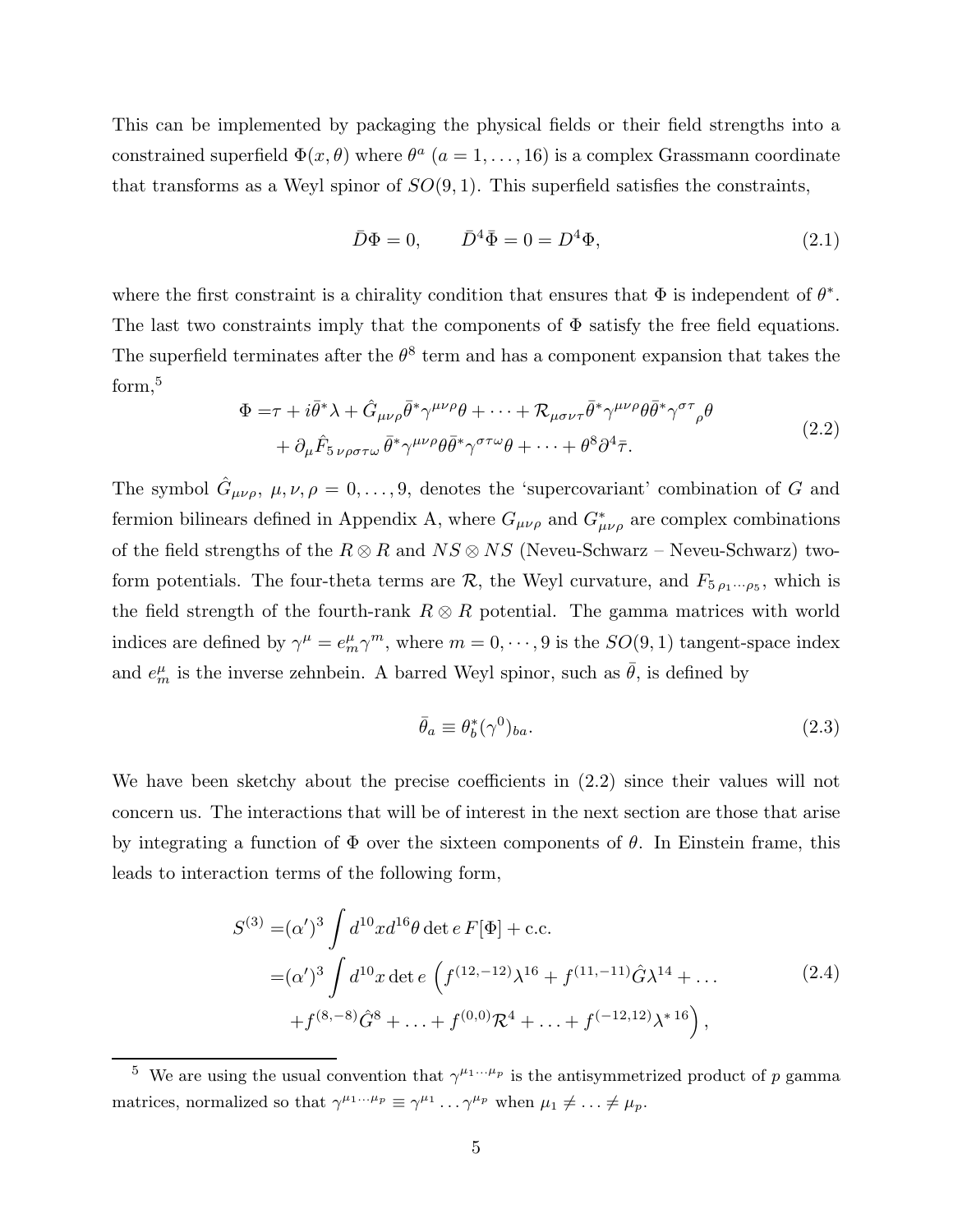where det  $e = \det e^m_\mu$  is the determinant of the zehnbein. The  $SL(2, \mathbb{Z})$  symmetry of the IIB theory requires that all the funtions,  $f^{(w,-w)}(\tau,\bar{\tau})$ , are modular forms with holomorphic and anti-holomorphic weights as indicated in the superscripts. Many terms have been hidden in the ellipsis in  $(2.4)$ .

We will mainly consider the first two terms in parentheses on the right-hand-side of (2.4) where we are using the precise notation,

$$
(\lambda^r)_{a_{r+1}\cdots a_{16}} \equiv \frac{1}{r!} \epsilon_{a_1\cdots a_{16}} \lambda^{a_1} \cdots \lambda^{a_r}, \qquad (2.5)
$$

so that,

$$
\lambda^{16} = \frac{1}{16!} \epsilon_{a_1...a_{16}} \lambda^{a_1} ... \lambda^{a_{16}}, \qquad (2.6)
$$

and

$$
\hat{G}\lambda^{14} \equiv \hat{G}_{\mu\nu\rho}(\gamma^{\mu\nu\rho}\gamma^{0})_{a_{15}a_{16}}(\lambda^{14})_{a_{15}a_{16}},
$$
\n
$$
= \frac{1}{14!}\hat{G}_{\mu\nu\rho}(\gamma^{\mu\nu\rho}\gamma^{0})_{a_{15}a_{16}}\epsilon_{a_{1}...a_{16}}\lambda^{a_{1}}\dots\lambda^{a_{14}}.
$$
\n(2.7)

Later we will make use of the simple identities,

$$
(\lambda^{14})_{ab} \lambda^c = (\lambda^{15})_b \delta^c_a - (\lambda^{15})_a \delta^c_b,
$$
  
\n
$$
(\lambda^{15})_a \lambda^b = \delta^b_a \lambda^{16},
$$
  
\n
$$
(\lambda)^{15}_a \lambda^a = 16\lambda^{16},
$$
  
\n(2.8)

and

$$
(\lambda^{14})_{ab}\lambda_c\lambda_d = \lambda^{16} \left(\delta_{ac}\delta_{bd} - \delta_{ad}\delta_{bc}\right).
$$
 (2.9)

# 2.2. Modular covariance

The various coefficient functions in the effective action are  $(w, \hat{w})$  forms, where w refers to the holomorphic modular weight and  $\hat{w}$  to the anti-holomorphic modular weight. A nonholomorphic modular form  $F^{(w,\hat{w})}$  transforms as,

$$
F^{(w,\hat{w})} \to F^{(w,\hat{w})} (c\tau + d)^{w} (c\bar{\tau} + d)^{\hat{w}}, \tag{2.10}
$$

under the  $SL(2, \mathbb{Z})$  transformation taking,

$$
\tau \to \frac{a\tau + b}{c\tau + d}.\tag{2.11}
$$

Equation (2.10) describes a  $U(1)$  transformation when  $\hat{w} = -w$ .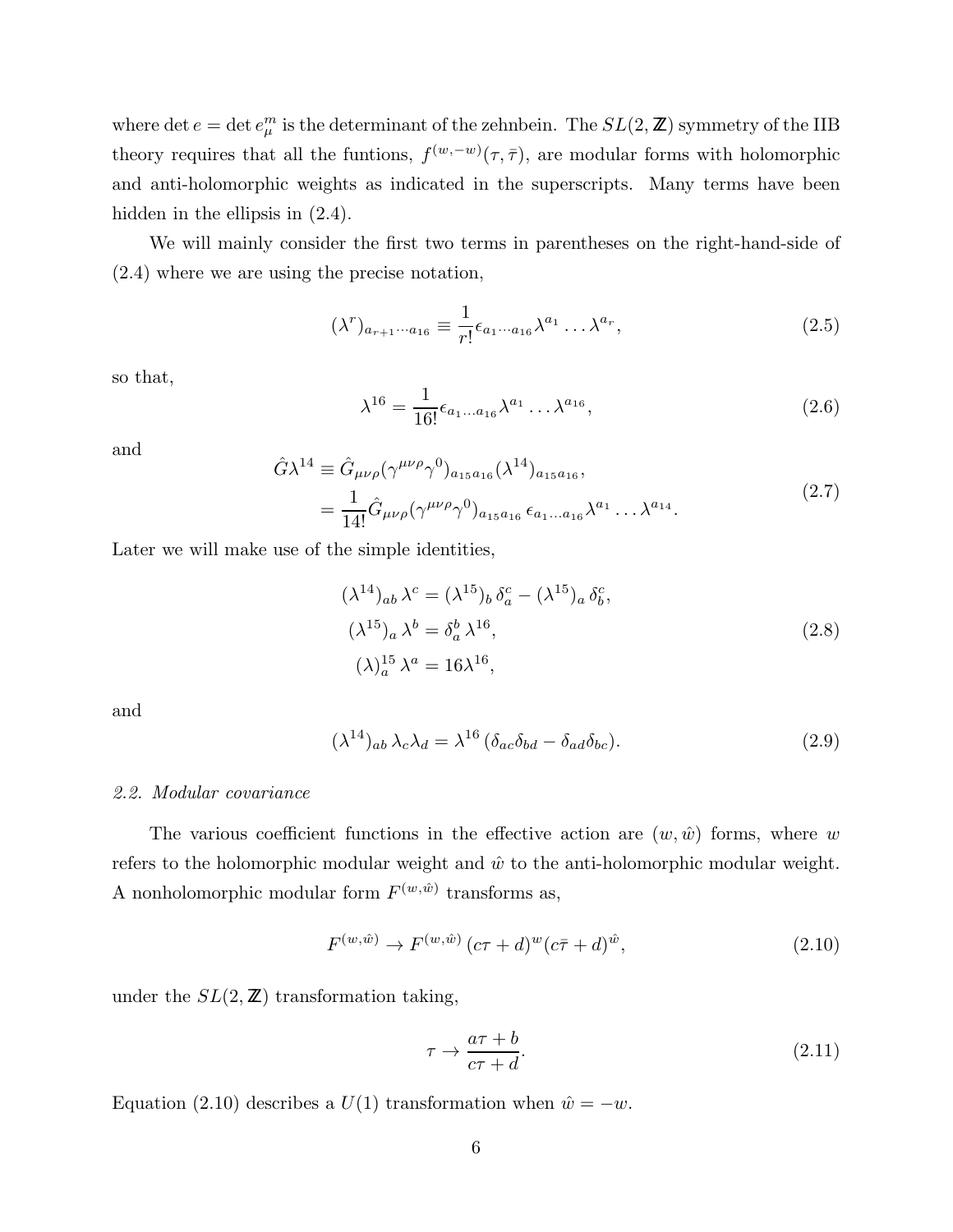The modular covariant derivative,

$$
\mathcal{D}_w = i \left( \frac{\partial}{\partial \tau} - i \frac{w}{2\tau_2} \right),\tag{2.12}
$$

maps  $F^{(w,\hat{w})}$  into  $F^{(w+2,\hat{w})}$  while the anti-holomorphic covariant derivative,  $\bar{\mathcal{D}}_{\hat{w}} = \mathcal{D}^*_{\hat{w}},$ maps  $F^{(w,\hat{w})}$  into  $F^{(w,\hat{w}+2)}$ . It is more convenient for our purposes to define the covariant derivatives,

$$
D_w = \tau_2 \mathcal{D} = i \left( \tau_2 \frac{\partial}{\partial \tau} - i \frac{w}{2} \right), \qquad \bar{D}_{\hat{w}} = \tau_2 \bar{\mathcal{D}} = -i \left( \tau_2 \frac{\partial}{\partial \bar{\tau}} + i \frac{\hat{w}}{2} \right) \tag{2.13}
$$

which change the  $U(1)$  charge of F by two units,

$$
D_w F^{(w,\hat{w})} = F^{(w+1,\hat{w}-1)}, \qquad \bar{D}_{\hat{w}} F^{(w,\hat{w})} = F^{(w-1,\hat{w}+1)}.
$$
 (2.14)

The Laplace operator on the fundamental domain of  $SL(2, \mathbb{Z})$  is defined to be,

$$
\nabla_0^2 \equiv \nabla^2 = 4\tau_2^2 \frac{\partial}{\partial \tau} \frac{\partial}{\partial \bar{\tau}},\tag{2.15}
$$

when acting on  $(0, 0)$  forms. More generally, we shall be interested in the Laplacian acting on  $(w, -w)$  forms. There are two such Laplacians which are defined by,

$$
\nabla_{(-)w}^2 = 4D_{w-1}\bar{D}_{-w} = 4\tau_2^2 \frac{\partial}{\partial \tau} \frac{\partial}{\partial \bar{\tau}} - 2iw \left(\frac{\partial}{\partial \tau} + \frac{\partial}{\partial \bar{\tau}}\right) - w(w-1),\tag{2.16}
$$

and

$$
\nabla^2_{(+)w} = 4\bar{D}_{-w-1}D_w = 4\tau_2^2 \frac{\partial}{\partial \tau} \frac{\partial}{\partial \bar{\tau}} - 2iw \left(\frac{\partial}{\partial \tau} + \frac{\partial}{\partial \bar{\tau}}\right) - w(w+1),
$$
  
=  $\nabla^2_{(-)w} - 2w.$  (2.17)

Now consider a  $(w, -w)$  form that is an eigenfunction of the Laplace operator  $\nabla^2_{(-) w}$ with eigenvalue  $\sigma_w$ ,

$$
\nabla_{(-) w}^{2} F^{(w,-w)} = 4D_{w-1} \bar{D}_{-w} F^{(w,-w)} = \sigma_w F^{(w,-w)}.
$$
\n(2.18)

Applying  $\bar{D}_{-w}$  to this equation gives,

$$
\nabla_{(+)w-1}^2 F^{(w-1,-w+1)} = \sigma_w F^{(w-1,-w+1)}.
$$
\n(2.19)

It is also easy to see that,

$$
\nabla_{(-) w-1}^{2} F^{(w-1,-w+1)} = 4D_{w-2} \bar{D}_{-w+1} F^{(w-1,-w+1)},
$$
  
=  $(\sigma_w + 2w - 2) F^{(w-1,-w+1)},$  (2.20)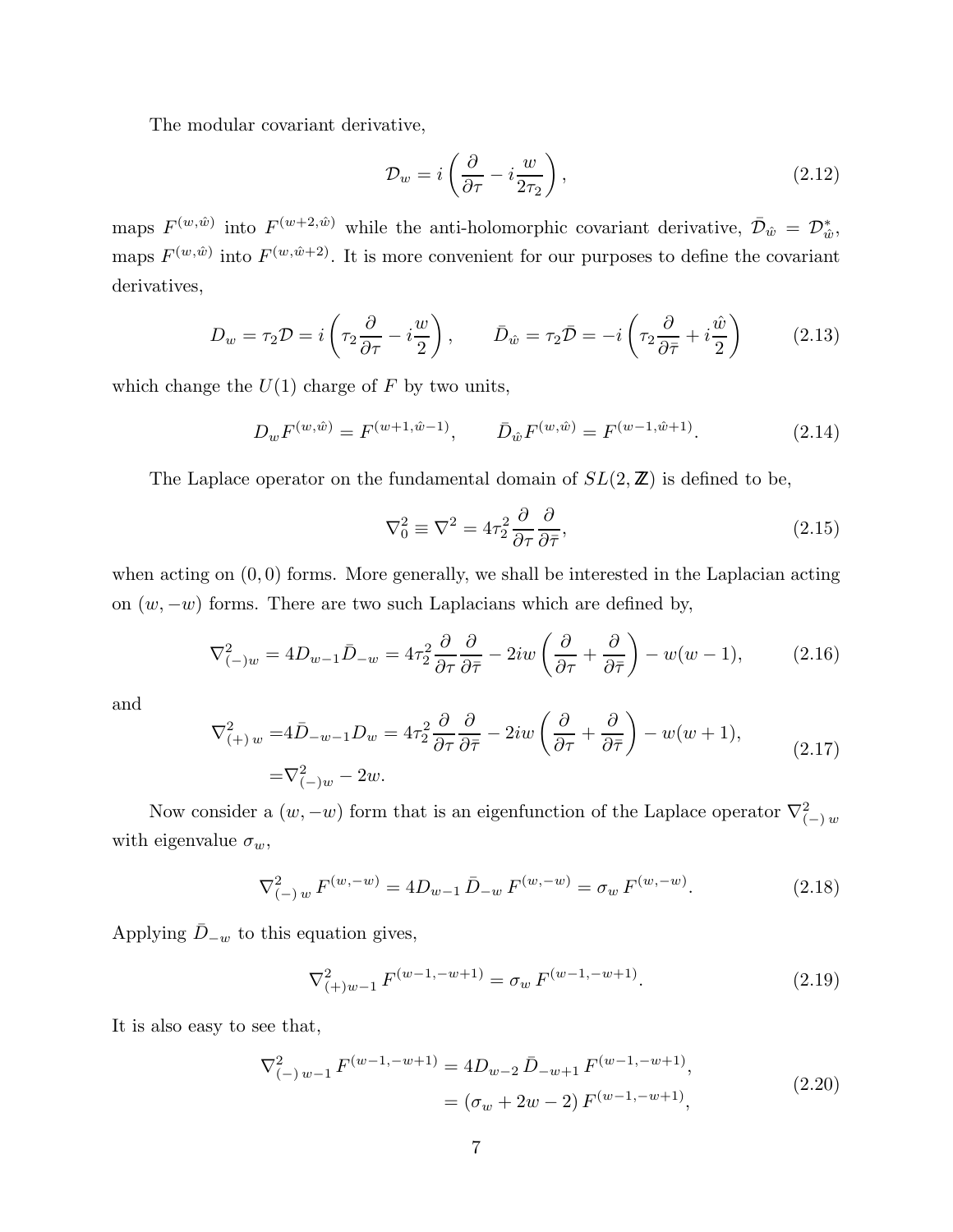where  $F^{(w-1,-w+1)} = \bar{D}_{-w} F^{(w,-w)}$ . Repeating this for m steps gives

$$
\nabla_{(-) w-m}^{2} F^{(w-m,-w+m)} = 4D_{w-m-1} \bar{D}_{-w+m+1} F^{(w-m,-w+m)},
$$
  
=  $(\sigma_w + 2mw - m^2 - m) F^{(w-m,-w+m)}.$  (2.21)

Similarly,

$$
\nabla_{(+) w-m}^{2} F^{(w-m,-w+m)} = (\sigma_w + 2mw - 2w - m^2 + m) F^{(w-m,-w+m)}.
$$
 (2.22)

This relation between eigenvalue equations will be useful in analyzing the equations that are satisfied by the modular forms that enter in  $S^{(3)}$ .

An indication of why this is so comes from various duality arguments that relate type II string theories and M theory. Firstly, it was argued in [11,20] that the function  $f^{(0,0)}$  should satisfy (1.5), in which case it should be an eigenfunction of the  $\nabla_0^2$  on the fundamental domain of  $SL(2, \mathbb{Z})$  with eigenvalue 3/4. Furthermore, in [15] it was argued that the nonholomorphic modular forms that arise as coefficients in  $S^{(3)}$  are related to each other by applying covariant derivatives. For example, it was suggested that  $6$ 

$$
f^{(12,-12)} = (\tau_2 \mathcal{D})^{12} f^{(0,0)} = D^{12} f^{(0,0)} \equiv D_{11} \cdots D_1 D_0 f^{(0,0)}.
$$
 (2.23)

Using this relation and (2.21) for the case  $m = w$ , and assuming that  $f^{(0,0)}$  indeed satisfies  $(1.5)$ , leads to the eigenvalue equation that  $f^{(12,-12)}$  is expected to satisfy,

$$
\nabla_{(-) 12}^2 f^{(12,-12)} = \left(-132 + \frac{3}{4}\right) f^{(12,-12)}.
$$
\n(2.24)

In the next section we will prove, using supersymmetry alone, that  $f^{(12,-12)}$  does satisfy this equation.

The solution to the Laplace equation (1.5) with eigenvalue  $\sigma = 3/4$  is unique if we assume that  $f^{(0,0)}$  has a power law behavior near the boundary of the fundamental domain of  $SL(2, \mathbb{Z})$  which agrees with the known tree-level and one-loop contributions. More generally, let us denote a solution of the scalar Laplace equation with eigenvalue  $\sigma = s(s-1) > 1/4$  by  $E_s(\tau)$  [12],

$$
\nabla^2 E_s = s(s-1) E_s. \tag{2.25}
$$

 $6\,$  We are using a more uniform notation for the modular forms here than in [11].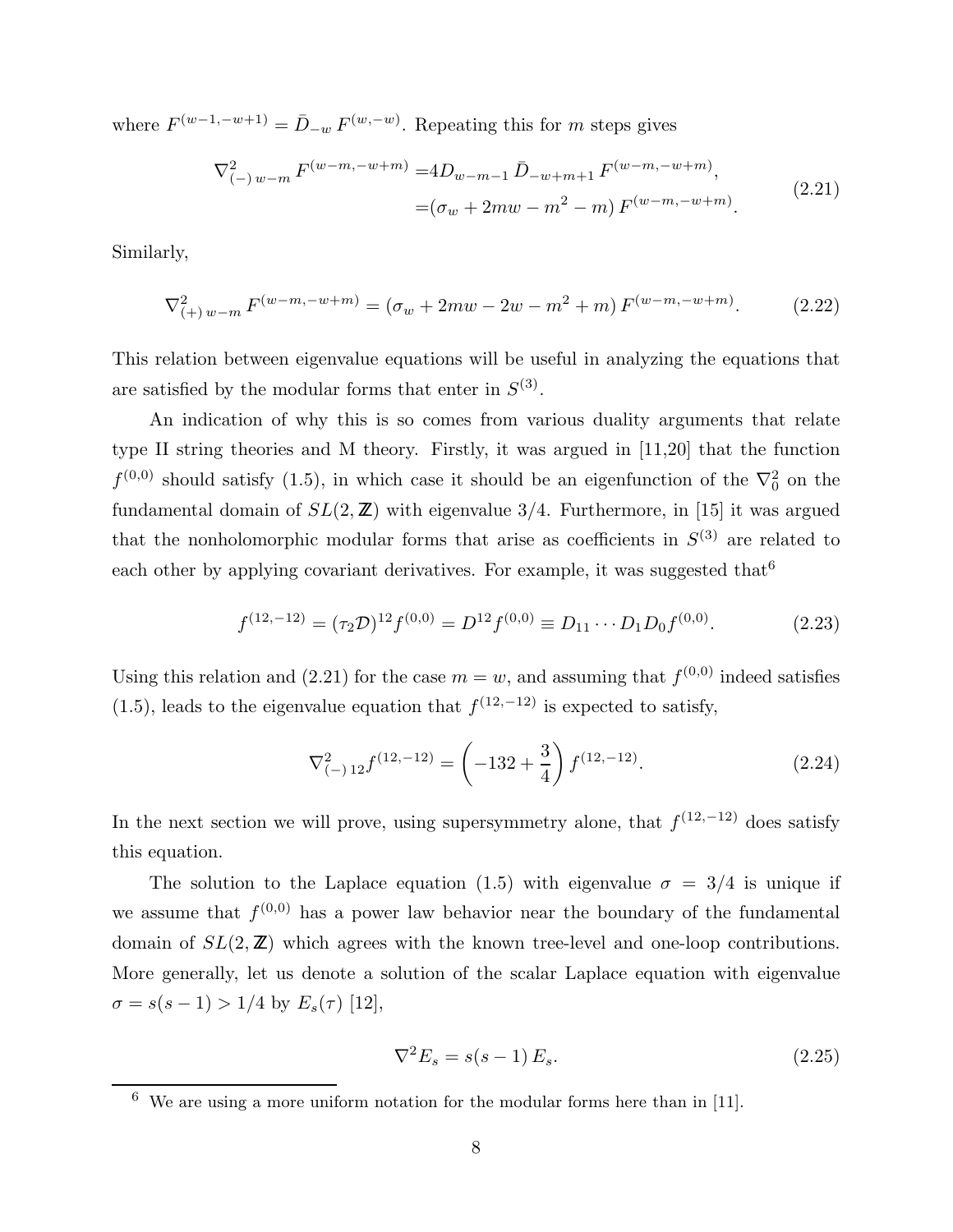We can express  $E_s(\tau)$  in terms of the nonholomorphic Eisenstein series,

$$
E_s(\tau) = \frac{1}{2}\tau_2^s \sum_{(m,n)=1} |m\tau + n|^{-2s},\tag{2.26}
$$

where  $(m, n)$  denotes the greatest common divisor of m and n. The eigenfunctions  $E_s(\tau)$ are singled out by their power law behavior near the boundary of the moduli space, which agrees with the known tree-level and perturbative contributions to the interactions that we are considering. It follows from  $(2.23)$  that  $f^{(12,-12)}$  is also determined uniquely by its Laplace equation (2.24) if the presence of a tree-level term is assumed.

While the arguments leading to  $(2.24)$  were motivated in prior work rather indirectly by various dualities, our purpose is to prove that (2.24) and related conditions follow directly from a rather simple application of supersymmetry.

# 3. Determining Terms in  $S^{(3)}$  Using Supersymmetry

We now proceed to a precise determination of the modular forms that enter into  $(2.4)$ . This starts by selecting two specific terms in the effective Lagrangian at order  $(\alpha')^3$ ,

$$
L_1^{(3)} = \det e \left( f^{(12, -12)}(\tau, \bar{\tau}) \lambda^{16} + f^{(11, -11)}(\tau, \bar{\tau}) \hat{G} \lambda^{14} \right).
$$
 (3.1)

Our notation is chosen so that  $(\alpha')^{n-4} \int d^{10}x L^{(n)} = S^{(n)}$ . We will show that these are related by a subset of the supersymmetry transformations that do not mix with any of the other terms at this order. We will also take into account terms from the variation of the lowest order action,  $S^{(0)}$ , that can mix with the variations of  $(3.1)$ .

We will only need to consider those terms in  $\hat{G}$  that are bilinear in the fermions. After using the identity,

$$
(\gamma^{\mu\nu\rho}\gamma^0)_{ab} (\lambda)^{14}_{ab} (\bar{\psi}_{\mu}\gamma_{\nu\rho}\lambda) = -144 \bar{\psi}_{\mu} \gamma^{\mu} \gamma^0 \lambda^{15} = 144 \lambda^{15} \gamma^{\mu} \psi_{\mu}^*,
$$
 (3.2)

where we have used the fact that  $\gamma_{\nu\rho}\gamma^{\mu\nu\rho} = -72\gamma^{\mu}$ , the relevant terms in  $L_1^{(3)}$  $_1^{(5)}$  can be expressed as

$$
L_1^{(3)} = \det e \left( f^{(12, -12)} \lambda^{16} - 3 \cdot 144 f^{(11, -11)} \left( \lambda^{15} \gamma^\mu \psi_\mu^* \right) + \ldots \right). \tag{3.3}
$$

The ellipsis represents other terms in  $\hat{G}$  which do not affect the subsequent argument.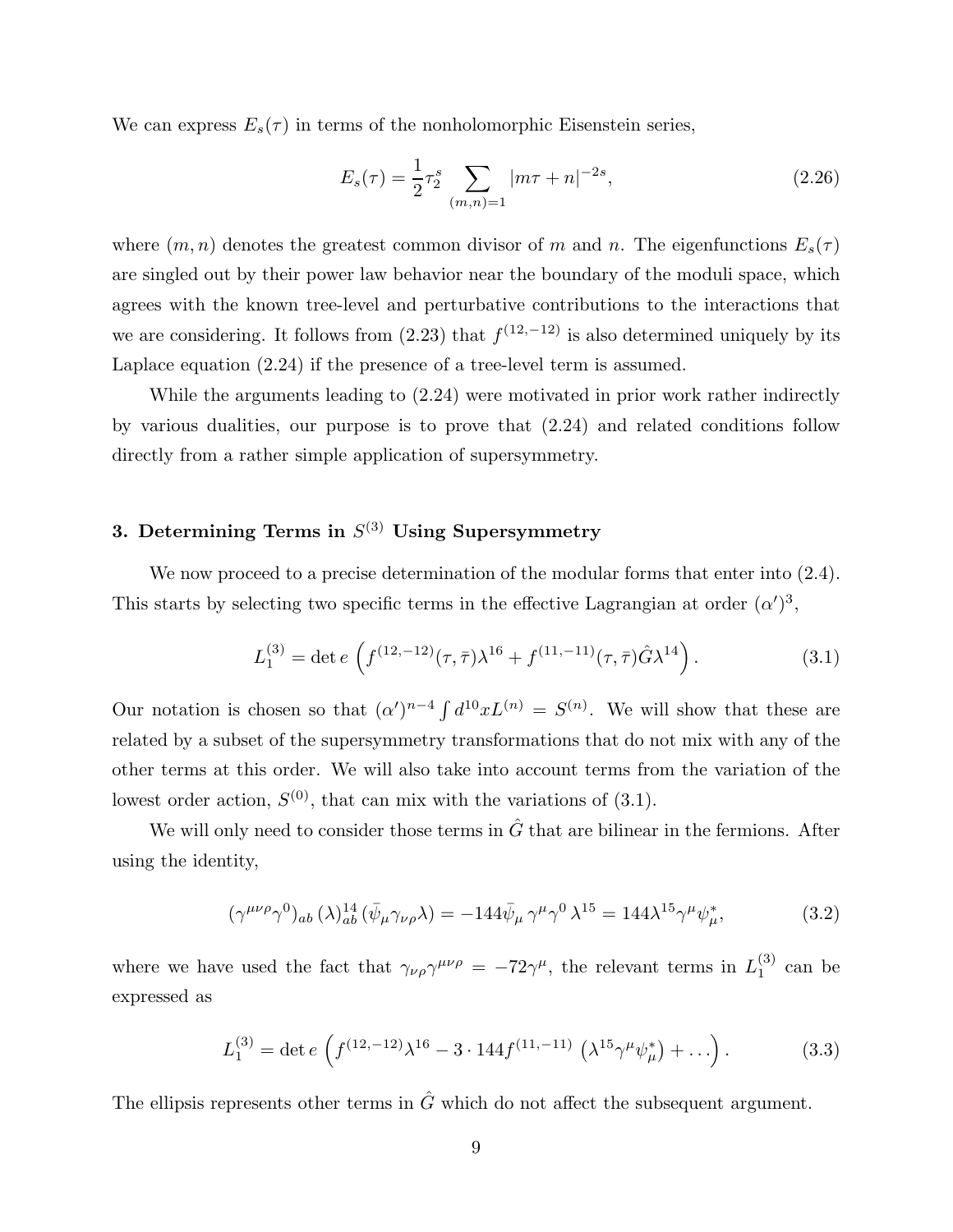First consider the lowest order supersymmetry transformation of (3.3) into det  $e \lambda^{16} \psi^*_{\mu} \epsilon$ . From (3.3) we have,

$$
\delta_{1}^{(0)} L_{1}^{(3)} = \delta^{(0)} (\det e) f^{(12, -12)} \lambda^{16} + \det e f^{(12, -12)} \delta^{(0)} (\lambda^{16})
$$
  
\n
$$
- 3 \cdot 144 \det e \left( \frac{\partial}{\partial \tau} f^{(11, -11)} \delta^{(0)} \tau (\lambda^{15} \gamma^{\mu} \psi_{\mu}^{*}) + f^{(11, -11)} \delta^{(0)} (\lambda^{15} \gamma^{\mu} \psi_{\mu}^{*}) \right)
$$
  
\n
$$
= i \det e \left( \bar{\epsilon}^{*} \gamma^{\mu} \psi_{\mu}^{*} f^{(12, -12)} \lambda^{16} + \frac{1}{8} (\lambda^{15})_{a} (\gamma^{\mu \nu \rho} \epsilon)_{a} \bar{\psi}_{[\mu} \gamma_{\nu \rho]} \lambda f^{(12, -12)}
$$
  
\n
$$
+ 6 \cdot 144 i D_{11} f^{(11, -11)} (\lambda^{15})_{a} (\gamma^{\mu} \psi_{\mu}^{*})_{a} \bar{\epsilon}^{*} \lambda \right)
$$
  
\n
$$
= - i \det e (\bar{\epsilon}^{*} \gamma^{\mu} \psi_{\mu}^{*}) \lambda^{16} \left( 8 f^{(12, -12)} + 6 \cdot 144 D_{11} f^{(11, -11)} \right),
$$
  
\n(3.4)

where we have only kept terms proportional to  $\lambda^{16} \psi_{\mu}^* \epsilon$ . In passing from the first to the second line in this equation, we have made use of the standard  $\delta^{(0)}$  supersymmetry transformations summarized in Appendix A. It is important to check whether there could also be a contribution of the same form as  $(3.4)$  arising from a  $(\alpha')^{3}\delta^{(3)}$  variation of the fields in the lowest order action  $S^{(0)}$ . However, it is easy to see by inspection that no term with  $\lambda^{16}\psi^*_{\mu}$  can arise from the variation of any term in  $S^{(0)}$ .<sup>7</sup> This means that we must require  $\delta_1^{(0)} L_1^{(3)} = 0$ , which implies that

$$
D_{11}f^{(11,-11)} = -\frac{4}{3 \cdot 144} f^{(12,-12)}.
$$
\n(3.5)

This condition is consistent with the modular weights assigned to the functions  $f^{(w,-w)}$ .

In order to find another condition relating  $f^{(12,-12)}$  and  $f^{(11,-11)}$ , we now consider the term in the variation of (3.3) that is proportional to det  $e \lambda^{16} \lambda^* \epsilon^*$ . This term is,

$$
\delta_2^{(0)} L_1^{(3)} = \det e \left( \frac{\partial f^{(12,-12)}}{\partial \overline{\tau}} \delta^{(0)} \overline{\tau} \lambda^{16} + f^{(12,-12)} \lambda^{15} \delta^{(0)} \lambda - 3 \cdot 144 f^{(11,-11)} \lambda^{15} \delta^{(0)} (\gamma^\mu \psi_\mu^*) \right)
$$
  
=  $- 2i \det e \lambda^{16} (\overline{\epsilon} \lambda^*) \left( -i \left( \tau_2 \frac{\partial}{\partial \overline{\tau}} - 6i \right) f^{(12,-12)} + 3 \cdot 144 \cdot \frac{15}{2} f^{(11,-11)} \right) + \dots$   
=  $- 2i \det e \lambda^{16} (\overline{\epsilon} \lambda^*) \left( \overline{D}_{-12} f^{(12,-12)} + 3 \cdot 144 \cdot \frac{15}{2} f^{(11,-11)} \right) + \dots,$  (3.6)

<sup>7</sup> The only relevant terms are those involving only fermionic fields since bosonic fields vary into derivatives. The only fermion interactions that could vary into the required form would be terms such as  $\lambda^2 \lambda^* \psi_{\mu}^*, \lambda^3 \psi_{\mu}^*, \ldots$ , which are excluded from the classical theory since they violate  $U(1)$  charge conservation.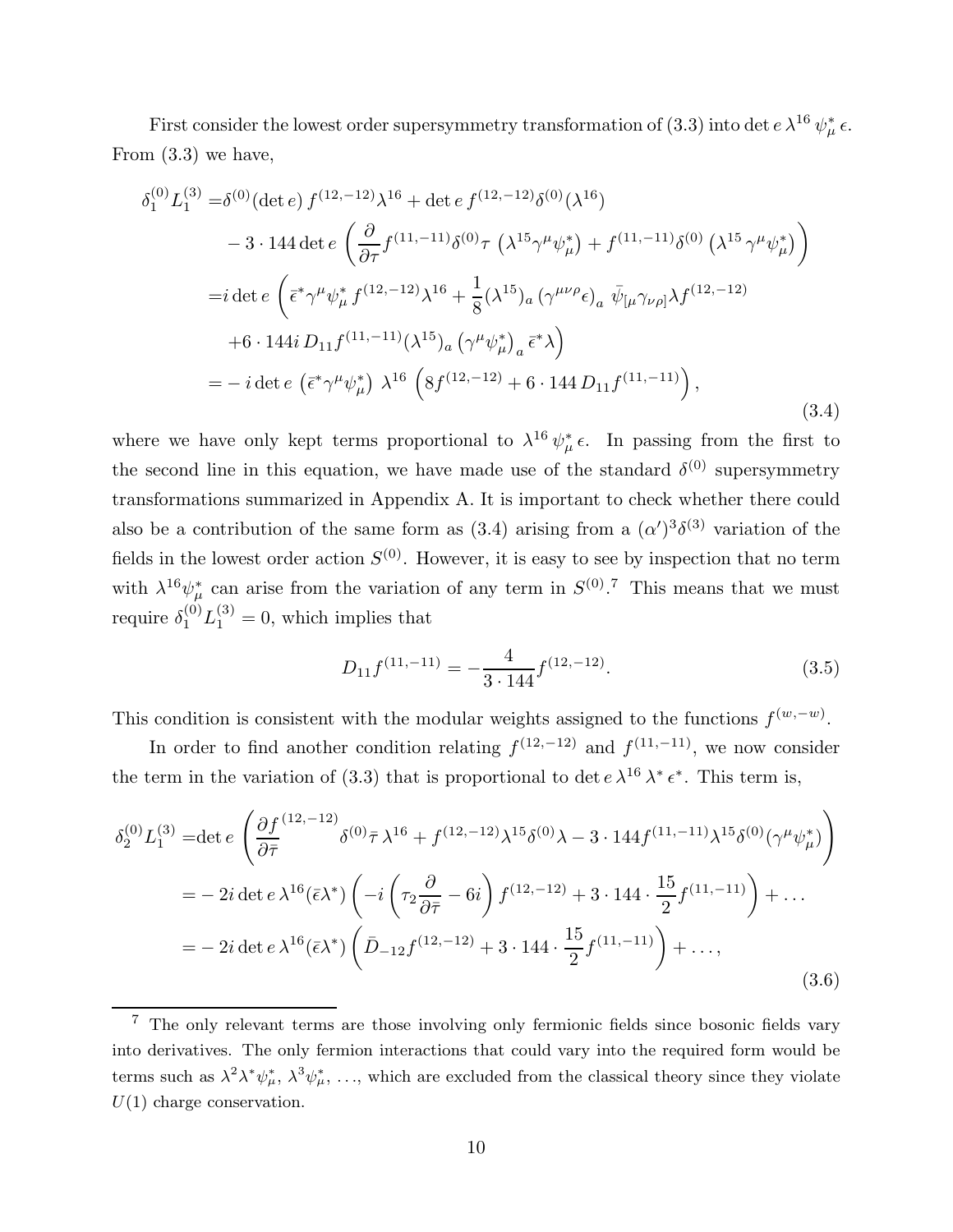where we have made explicit only the terms containing  $\lambda^{16}\lambda^* \epsilon^*$  in the second line.

In this case, there is another contribution of the same form as  $\delta_2^{(0)} L_1^{(3)}$  $_1^{(5)}$  that arises from the  $(\alpha')^{3}\delta^{(3)}$  variation of terms in the lowest order IIB Lagrangian  $L^{(0)}$  (recall that we are really using the action as a shorthand for the IIB equations of motion). Even though the complete set of interactions in the classical theory is not tabulated explicitly in the literature (it is implicit in the superspace formulation [8]), it is easy to convince oneself that the only possible term that can vary into  $\delta_2^{(0)} L_1^{(3)}$  $_1^{(3)}$  is a term of the form,

$$
L_1^{(0)} = -\frac{c}{6} \det e \,\overline{\lambda} \gamma^{\mu\nu\rho} \lambda^* \,\overline{\lambda}^* \gamma_{\mu\nu\rho} \lambda,\tag{3.7}
$$

which is the unique tensor structure containing  $\lambda^2 \lambda^{*2}$ . The coefficient c has been left free in this formula, but it is determined by the lowest order supersymmetry transformations. It is determined in Appendix B by considering the mixing of  $L_1^{(0)}$  with

$$
L_2^{(0)} = \frac{3}{2} i \det e \bar{\lambda} \gamma^\mu \lambda Q_\mu,
$$
\n(3.8)

and

$$
L_3^{(0)} = i \det e \,\overline{\lambda} \gamma^\mu \gamma^\omega \psi_\mu^* P_\omega. \tag{3.9}
$$

The term  $L_2^{(0)}$  $_2^{\text{(0)}}$  is the connection part of the Dirac action for the dilatino,

$$
i \int d^{10}x \det e \,\overline{\lambda}\gamma \cdot D\lambda,\tag{3.10}
$$

and its coeffcient is determined by the  $U(1)$  charge for  $\lambda$ . The normalization of the second term can be extracted from the gravitino field equation (eq. (4.12) of [7]), but is also determined by the supersymmetry considerations in Appendix B. The value of c deduced in Appendix B is

$$
c = -\frac{3}{128}.\tag{3.11}
$$

Of course, the arbitrary Newton coupling has been set equal to a particular value in defining the absolute normalization of the action, but this value cancels out of all that follows.

We can now see that  $L_1^{(0)}$  $_1^{(0)}$  can vary into the same form as  $\delta_2^{(0)} L_1^{(3)}$  $i^{(5)}$  if we assume a variation of  $\lambda^*$  of the form,

$$
\delta^{(3)}\lambda_a^* = -\frac{1}{6}ig(\tau,\bar{\tau})\,(\lambda^{14})_{cd}(\gamma^{\mu\nu\rho}\gamma^0)_{dc}\,(\gamma_{\mu\nu\rho}\epsilon^*)_a,\tag{3.12}
$$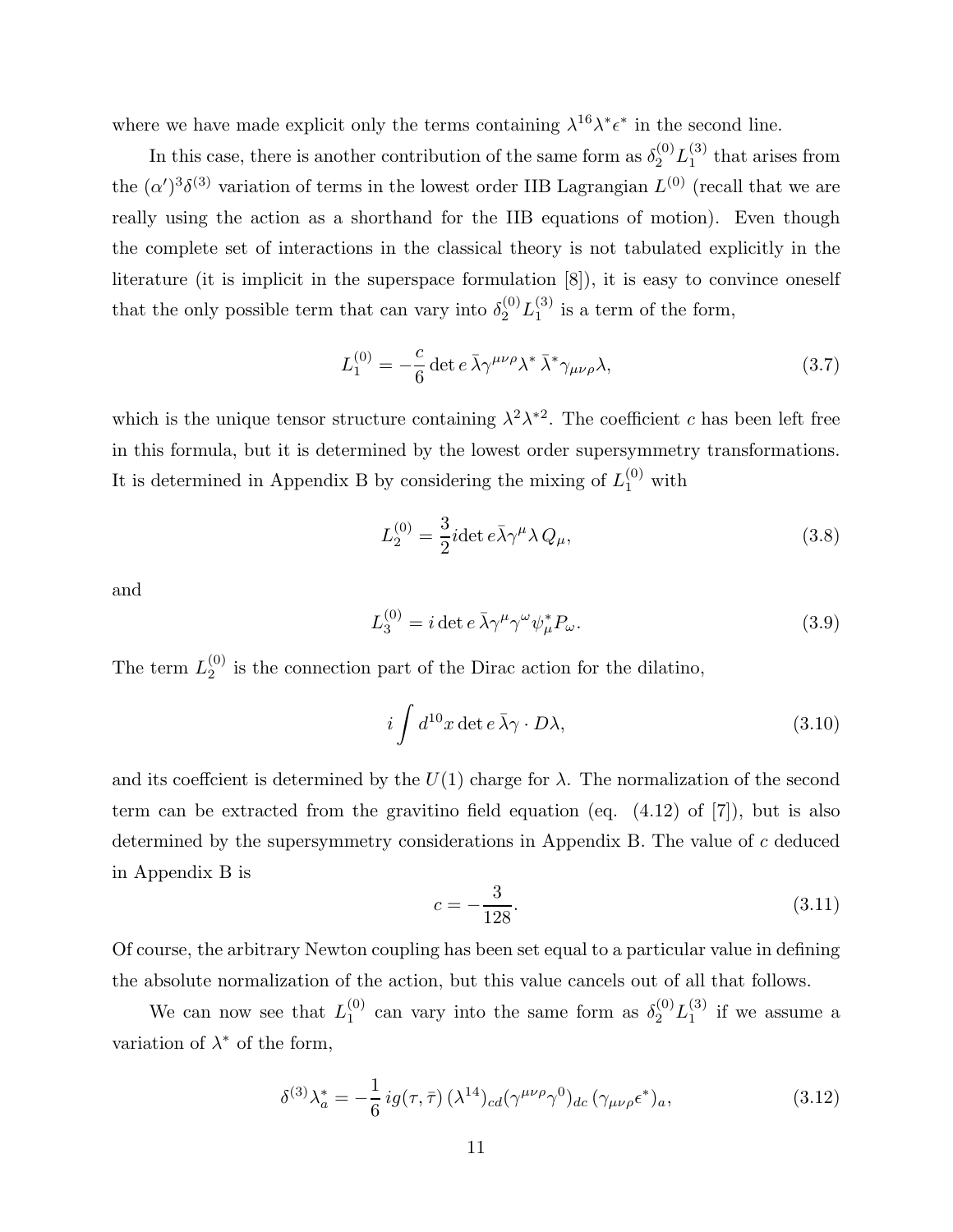where  $g(\tau, \overline{\tau})$  is a function to be determined. We will show momentarily that there must be such a term in the variation of  $\lambda^*$  if the supersymmetry algebra is to close. Substituting in (3.7) gives a contribution,

$$
\delta^{(3)} L_1^{(0)} = \frac{2c}{36} i \det e g(\tau, \bar{\tau}) \bar{\lambda} \gamma^{\mu\nu\rho} \gamma_{\rho_1 \rho_2 \rho_3} \epsilon^* (\lambda^{14})_{cd} (\gamma^{\rho_1 \rho_2 \rho_3} \gamma^0)_{dc} \bar{\lambda}^* \gamma_{\mu\nu\rho} \lambda
$$
\n
$$
= -480 \cdot 16 i c \det e g(\tau, \bar{\tau}) \lambda^{16} (\bar{\epsilon} \lambda^*).
$$
\n(3.13)

Some of these manipulations make use of the gamma matrix identities listed in Appendix (A.1). Comparing with (3.6) we see that in order for the total contribution to  $\delta L_1$  to vanish at order  $(\alpha')^3$ , there must be a linear relation between the function g and the functions  $f^{(11,-11)}$  and  $\bar{D}_{-12}f^{(12,-12)}$ ,

$$
\bar{D}_{-12}f^{(12,-12)} + 3 \cdot 144 \cdot \frac{15}{2} f^{(11,-11)} + 240 \cdot 16 cg = 0.
$$
 (3.14)

A further constraint on these functions is obtained by requiring the supersymmetry algebra to close which requires the use of the fermionic equations of motion as well as the equation for  $F_5$ . In fact, these equations of motion were determined in the classical theory by requiring closure of the superalgebra for the low-energy type IIB theory in [7]. Another important feature of supergravity theories such as this is that the algebra need only close up to a field-dependent local symmetry transformation. In the case at hand, the important fact is that the commutator of two supersymmetry transformations,  $[\delta_1, \delta_2]$ , gives the usual transport term,  $\bar{\epsilon}_2 \gamma^{\mu} \epsilon_2 D_{\mu}$ , together with a supersymmetry transformation,  $\delta_{\hat{\epsilon}}$ , and terms that vanish by the equations of motion. The supersymmetry parameter  $\hat{\epsilon}$  is field dependent.

We will consider closure of the supersymmetry transformations on the field  $\lambda^*$ . First, keeping only the terms linear in  $\lambda$  derivatives, we find (as in eq. (4.5) of [7]),

$$
(\delta_1^{(0)}\delta_2^{(0)} - \delta_2^{(0)}\delta_1^{(0)})\lambda^* = \xi^\mu D_\mu \lambda^* - \frac{3}{8}i[\bar{\epsilon}_2\gamma^\rho \epsilon_1 - (1 \leftrightarrow 2)]\gamma_\rho \gamma^\mu D_\mu \lambda^*
$$
  

$$
-\frac{1}{96}i[\bar{\epsilon}_2\gamma^{\rho_1 \rho_2 \rho_3}\epsilon_1 - (1 \leftrightarrow 2)]\gamma_{\rho_1 \rho_2 \rho_3}\gamma^\mu D_\mu \lambda^*,
$$
(3.15)

where,

$$
\xi^{\mu} = -2\mathrm{Im}\bar{\epsilon}_{2}\gamma^{\mu}\epsilon_{1}.\tag{3.16}
$$

The first term on the right-hand-side is of the form expected for the commutator of two supersymmetry transformations. The remaining terms are proportional to the lowest-order term in the  $\lambda^*$  equation of motion. Many other terms that we will not need also contribute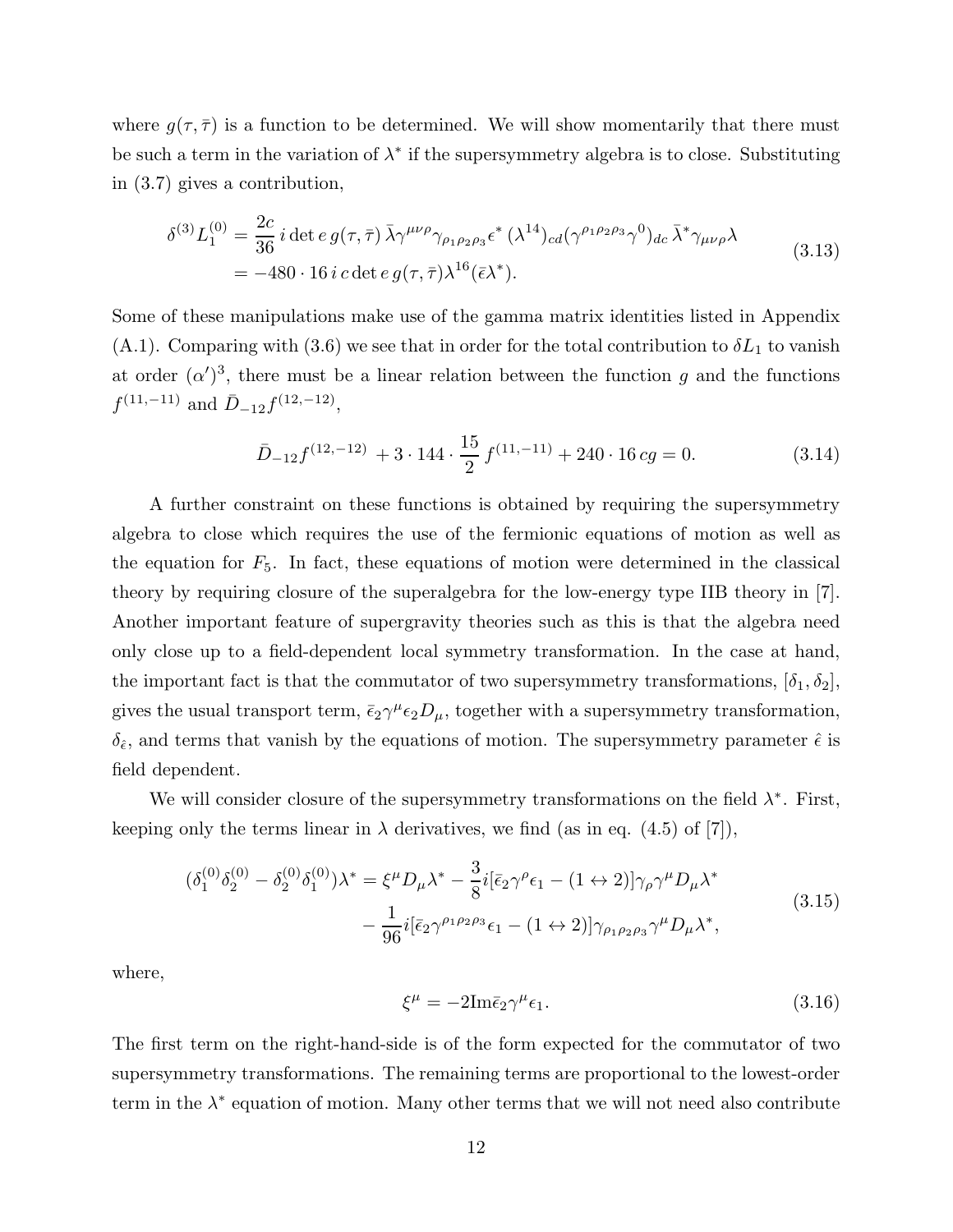to the full commutator to complete the low-energy  $\lambda^*$  field equation on the right-hand-side, as well as generating local transformations of  $\lambda^*$ .

The higher order terms in  $L^{(3)}$  modify the equations of motion and this should also be apparent by considering the closure of the algebra. Therefore, we now consider terms that enter at order  $(\alpha')^3$  from the commutator of a  $\delta^{(0)}$  with a  $\delta^{(3)}$ . More precisely, we shall consider terms in the commutator involving only  $\epsilon_2^*$  and  $\epsilon_1$ ,

$$
\begin{split}\n\left(\delta_{\epsilon_1}^{(0)}\delta_{\epsilon_2^*}^{(3)} - \delta_{\epsilon_2^*}^{(3)}\delta_{\epsilon_1}^{(0)}\right)\lambda_a^* &= -\frac{1}{3}\left(\tau_2\frac{\partial}{\partial\tau} - i\frac{45}{8}\right)i g\left(\bar{\epsilon}_1^*\lambda\right)(\lambda^{14})_{cd}(\gamma^{\mu\nu\rho}\gamma^0)_{dc}(\gamma_{\mu\nu\rho}\epsilon_2^*)_a \\
&= \frac{2}{48} \cdot \frac{8}{3} \cdot 288\lambda_b^{15} i \left[\frac{3}{8}\bar{\epsilon}_2\gamma^\mu\epsilon_1(\gamma_\mu)_{ba} + \frac{1}{96}\bar{\epsilon}_2\gamma^{\mu\nu\rho}\epsilon_1(\gamma_{\mu\nu\rho})_{ba}\right] \left(\tau_2\frac{\partial}{\partial\tau} - i\frac{45}{8}\right)g \\
&= 32 D_{11}g\,\lambda_b^{15} \left[\frac{3}{8}\bar{\epsilon}_2\gamma^\mu\epsilon_1(\gamma_\mu)_{ba} + \frac{1}{96}\bar{\epsilon}_2\gamma^{\mu\nu\rho}\epsilon_1(\gamma_{\mu\nu\rho})_{ba}\right] + \delta_{\hat{\epsilon}}\lambda^*. \n\end{split} \tag{3.17}
$$

In passing from the first to the second equation, we have used once more the Fierz identity and various gamma matrix identities given in Appendix (A.1). In the last line, we have separated a term,

$$
\delta_{\hat{\epsilon}} \lambda^* = -i \frac{1}{24} g(\bar{\epsilon}_1^* \lambda) (\lambda^{14})_{cd} (\gamma^{\mu \nu \rho} \gamma^0)_{dc} (\gamma_{\mu \nu \rho} \epsilon_2^*)_a, \tag{3.18}
$$

which is to be identified with a supersymmetry transformation of the form  $(3.12)$  with a particular field dependent coefficient,

$$
\hat{\epsilon} = \frac{i}{4} \epsilon_2^* \left( \bar{\epsilon}_1^* \lambda \right). \tag{3.19}
$$

This is unambiguously identified by the fact that it is needed in order to change the 45/8 in the previous lines to the  $44/8$  which is contained in  $D_{11}$ . This is correlated with the fact that the function g transforms with weight  $(11, -11)$ .

In writing (3.17), we have taken pains to express the right-hand-side as a sum of precisely the same tensor structures that appear on the right-hand-side of (3.15). Combining  $(3.15)$  and  $(3.17)$  (including the powers of  $\alpha'$ ) we see that in order for the right-hand side of the commutator to vanish the  $\lambda^*$  field equation must be of the form,

$$
i\gamma^{\mu}D_{\mu}\lambda^{*} - (\alpha')^{3} 32 D_{11}g \lambda^{15} + \dots = 0,
$$
\n(3.20)

where the ellipsis indicates terms with different structure that we have not considered. This equation has to be identified with the appropriate sum of terms in the  $\lambda^*$  equation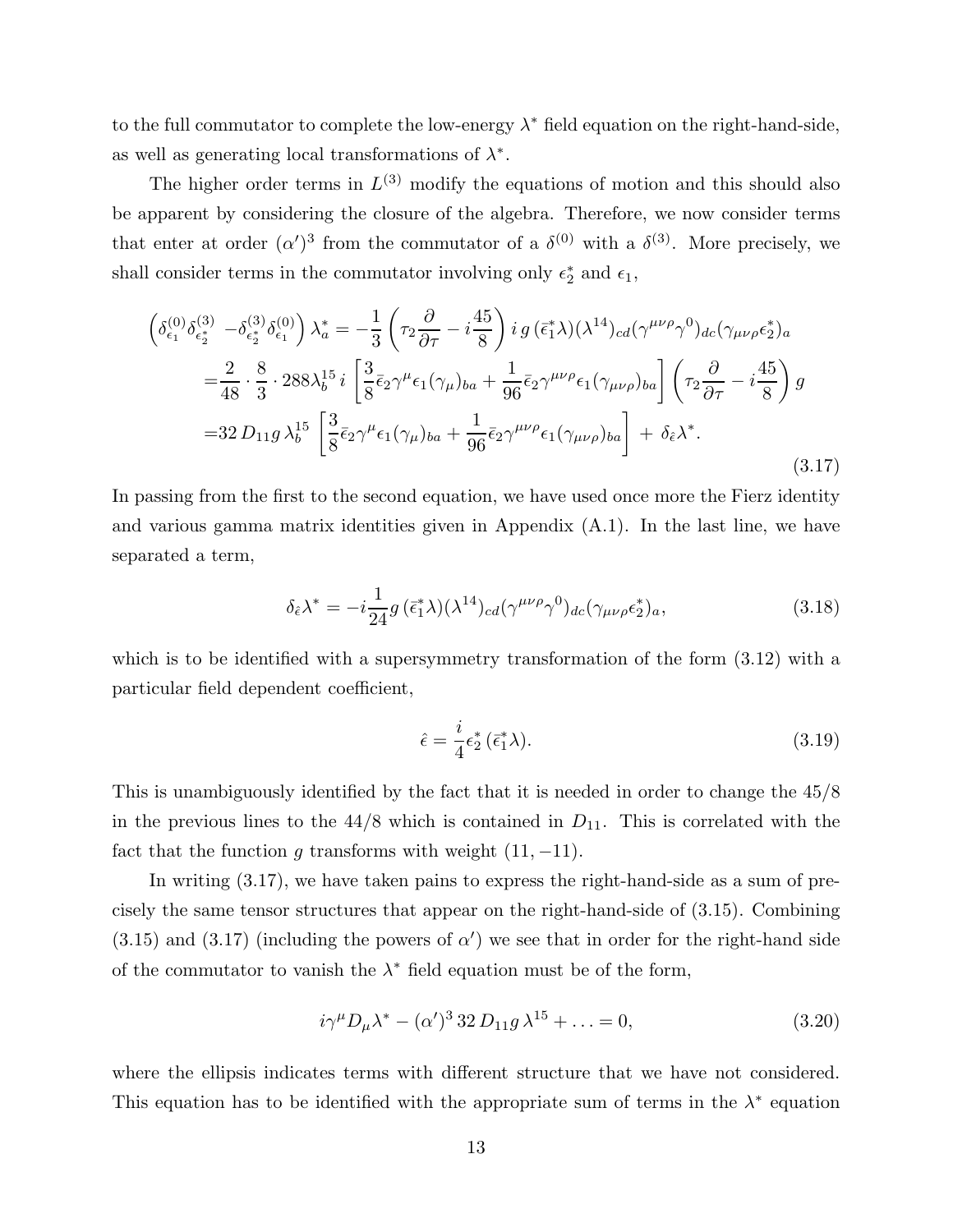of motion that is obtained by varying the action with respect to  $\lambda$ . At the same order in  $\alpha'$  this is given by,

$$
i\gamma^{\mu}D_{\mu}\lambda^{*} - (\alpha')^{3}f^{(12,-12)}\lambda^{15} + \ldots = 0, \qquad (3.21)
$$

where we have only made explicit the term that is proportional to  $\lambda^{15}$ . Comparing (3.20) and (3.21) gives the relation,

$$
32D_{11}g = f^{(12,-12)}.
$$
\n(3.22)

Substituting  $(3.22)$  into  $(3.5)$  gives,

$$
g = -\frac{3 \cdot 144}{128} f^{(11, -11)}.\t(3.23)
$$

There is no ambiguity in this relation between g and  $f^{(11,-11)}$  because there is no solution to  $D_{11}g = 0$ . Substituting (3.23) into (3.14) using the value  $c = -3/128$  gives,

$$
\bar{D}_{-12}f^{(12,-12)} = 3.144 \left( -\frac{15}{2} + \frac{45}{64} \right) f^{(11,-11)}.
$$
\n(3.24)

The two simultaneous first-order differential equations, (3.24) and (3.5) are simply reduced to the independent second-order equations,

$$
\nabla_{(-) 12}^2 f^{(12,-12)} = 4D_{11} \bar{D}_{-12} f^{(12,-12)} = \left(-132 + \frac{3}{4}\right) f^{(12,-12)} \n\nabla_{(+) 11}^2 f^{(11,-11)} = 4\bar{D}_{-12} D_{11} f^{(11,-11)} = \left(-132 + \frac{3}{4}\right) f^{(11,-11)}.
$$
\n(3.25)

The first of these equations is the same as  $(2.24)$ . Therefore, the modular form  $f^{(12,-12)}$  is uniquely determined to be the function suggested in [15] if we assume that  $f^{(12,-12)}$  has a tree-level and one-loop contribution at weak coupling. This function can be expressed as  $D^{12}f^{(0,0)}$  where  $f^{(0,0)}$  satisfies the Laplace equation (2.24) with eigenvalue 3/4 (the proof that this function is actually the coefficient of the  $\mathcal{R}^4$  term will follow from the argument in the next paragraph). Similarly, the second equation in (3.25) gives a unique expression for the modular form  $f^{(11,-11)}$ .

Having determined  $f^{(12,-12)}$  and  $f^{(11,-11)}$  we would now like to determine the remaining terms in (2.4) of the same order but lower  $U(1)$  charge, such as  $\mathcal{R}^4$ . A simple way to determine these terms is to consider the constraints on the coefficient functions that follow from linearized supersymmetry and then to impose the requirement that the effective action be  $SL(2, \mathbb{Z})$  invariant. Linearized supersymmetry, described in section 2, is valid to leading order in  $(\tau_2)^{-1}$ . We saw that in that approximation the terms in (2.4)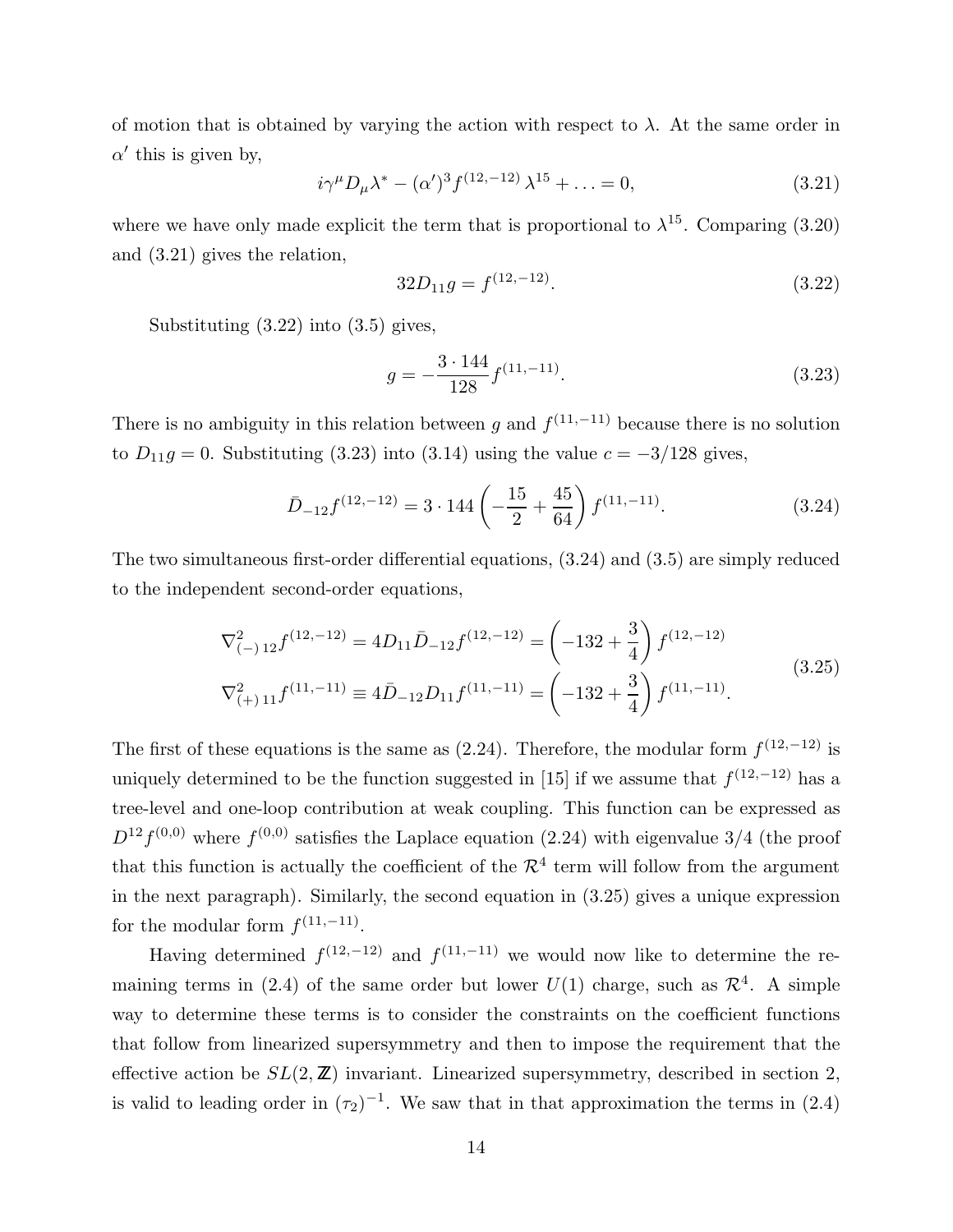are expressed as an integral of a function of the superfield  $F[\Phi]$  over one-half of superspace. Furthermore, it was argued in [15] that the linearized approximation is exact for the leading charge K D-instanton contributions to the coefficient functions,  $f^{(p,-p)}$ . These can be extracted by choosing  $F[\Phi] = e^{2\pi i K \Phi}$  and agree with the expectation that the coefficients are related by

$$
f^{(p,-p)} = D_{p-1} \cdots D_0 f^{(0,0)}.
$$
\n(3.26)

Only the abelian pieces of the covariant derivatives affect the argument to leading order in  $(\tau_2)^{-1}$  which does not build in the required modular invariance. The modular covariant expressions are reproduced by using the fully modular covariant derivatives in (3.26).

It should, of course, also be true that the expressions for all the coefficients,  $f^{(p,-p)}$ , in (2.4) also emerge from a more detailed application of the Noether procedure that considers all the possible mixing of terms in  $S^{(3)}$  with arbitrary  $U(1)$  charges.

#### 4. Comments on Higher Derivative Interactions

#### 4.1. Some general comments

More speculative extensions of the  $\mathcal{R}^4$  conjecture have been suggested in [18,17,21]. For example, interactions of the form,

$$
(\alpha')^{-4} \sum_{g,\hat{g}=1}^{\infty} \sum_{p=2-2g}^{2g-2} (\alpha')^{2g+2\hat{g}-1} \int d^{10}x \det e \, F_5^{4\hat{g}-4} G^{2g-2+p} G^{*2g-2-p}
$$
\n
$$
(f_{g+\hat{g}-1}^{(p,-p)}(\tau,\bar{\tau}) \mathcal{R}^4 + \dots + f_{g+\hat{g}-1}^{(12+p,-12-p)}(\tau,\bar{\tau}) \lambda^{16}),
$$
\n(4.1)

arose in [17,21].<sup>8</sup> The case  $g = \hat{g} = 1$  corresponds to the terms that we considered in the earlier sections. The modular functions  $f_g^{(q,-q)}$  are expected to be given by the generalized Eisenstein series,

$$
f_g^{(q,-q)} = \sum_{(m,n)\neq(0,0)} \frac{\tau_2^{g+\frac{1}{2}}}{(m+n\tau)^{g+\frac{1}{2}+q}(m+n\bar{\tau})^{g+\frac{1}{2}-q}}.
$$
(4.2)

Note that for  $q = 0$ , these coefficient functions are proportional to  $E_{q+\frac{1}{2}}$ 2  $(\tau)$ , where  $E_s$ was defined in (2.26). Expanding (4.2) for small coupling ( $\tau_2 \rightarrow \infty$ ) leads, as in the case

<sup>&</sup>lt;sup>8</sup> More precisely, the interactions suggested in [17,21] only included the  $\mathcal{R}^4$  terms in this expression.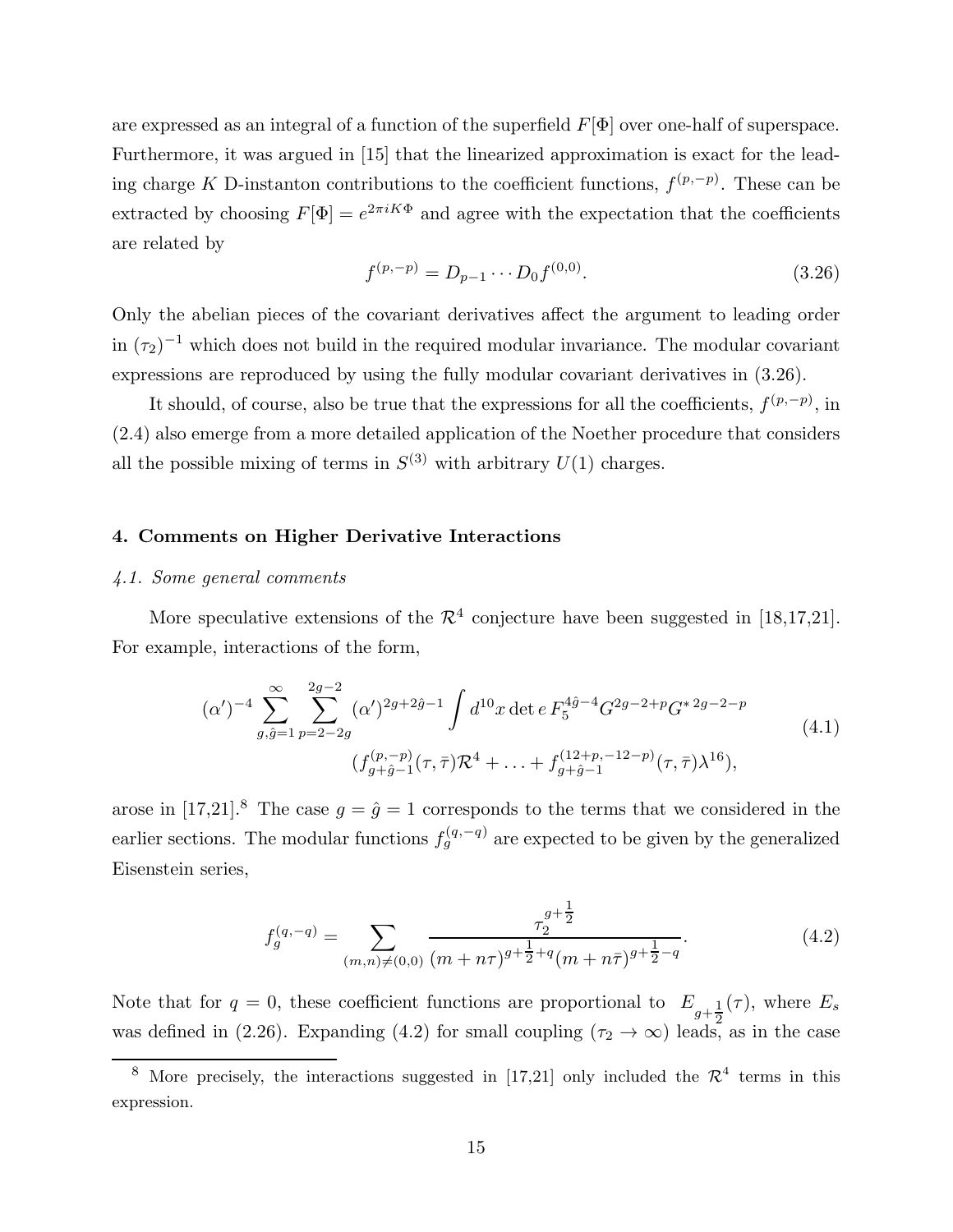$g = 1$ , to two power-behaved terms that are to be identified with perturbative terms in string theory. These correspond to a tree-level term and a g-loop term. In fact, the case  $s=\frac{3}{2}$  $\frac{3}{2}$  is the physical lower bound on s since in that case the loop term is of the lowest possible genus,  $g = 1$ . The agreement of the perturbative behavior of  $(4.2)$  with the known perturbative contributions to (4.1) computed in [22] is a primary motivation for the form of these coefficient functions. The perturbative contributions were computed in a topological formalism further studied in [23]. As in the case  $g = 1$ , there are no higher order perturbative corrections but there is an infinite series of D-instanton corrections. The conjectured functions  $f_g^{(q,-q)}$  in (4.2) are again eigenfunctions of the Laplace operator acting on  $(q, -q)$  forms, as in the  $g = 1$  case. Now, however, the eigenvalue depends on g. For example,

$$
4\tau_2^2 \,\partial_\tau \partial_{\bar{\tau}} f_g^{(0,0)} = \left(\frac{1}{4} + \frac{g}{2}\right) f_g^{(0,0)}.\tag{4.3}
$$

From the perspective of superspace, the status of terms with  $g + \hat{g} > 3$  is quite different from the terms we considered in section 3 for which  $g + \hat{g} = 2$ . Those terms could be written as integrals over  $1/2$  the on-shell superspace, which is described in terms of a superspace with a single Weyl  $SO(9,1)$  spinor. For this reason, we could have anticipated the fact that they satisfied very constraining nonrenormalization conditions. Cases in which  $g + \hat{g} = 3$  (terms of order  $(\alpha')^5$  relative to the Einstein–Hilbert term) appear to be similarly special since, by dimensional analysis, they correspond to integrals over 3/4 of the on-shell superspace, i.e., over 24 Grassmann spinor components. Since there is no covariant description of  $SO(9,1)$  spinors with 24 components, there is no obviously simple superspace description of such terms. However, as we will see in the next subsection an analysis of the supersymmetry transformations similar to the preceding one is likely to determine the form of these  $O((\alpha')^5)$  terms and provide further motivation for the conjectured terms in (4.1) at this order.

# 4.2. An outline of how terms in  $S^{(5)}$  are constrained

We will not present a detailed analysis of terms in  $S^{(5)}$  but rather, we will give a schematic outline of how supersymmetry constrains at least some of these terms. Consequently, we will not be concerned about the exact normalizations or tensor structures that arise in the various terms.

We will consider interactions in  $S^{(5)}$  with  $\hat{g} = 1$  and  $g = 2$ , which are terms of order  $(\alpha')^5$  relative to the Einstein–Hilbert term. An important consideration is that the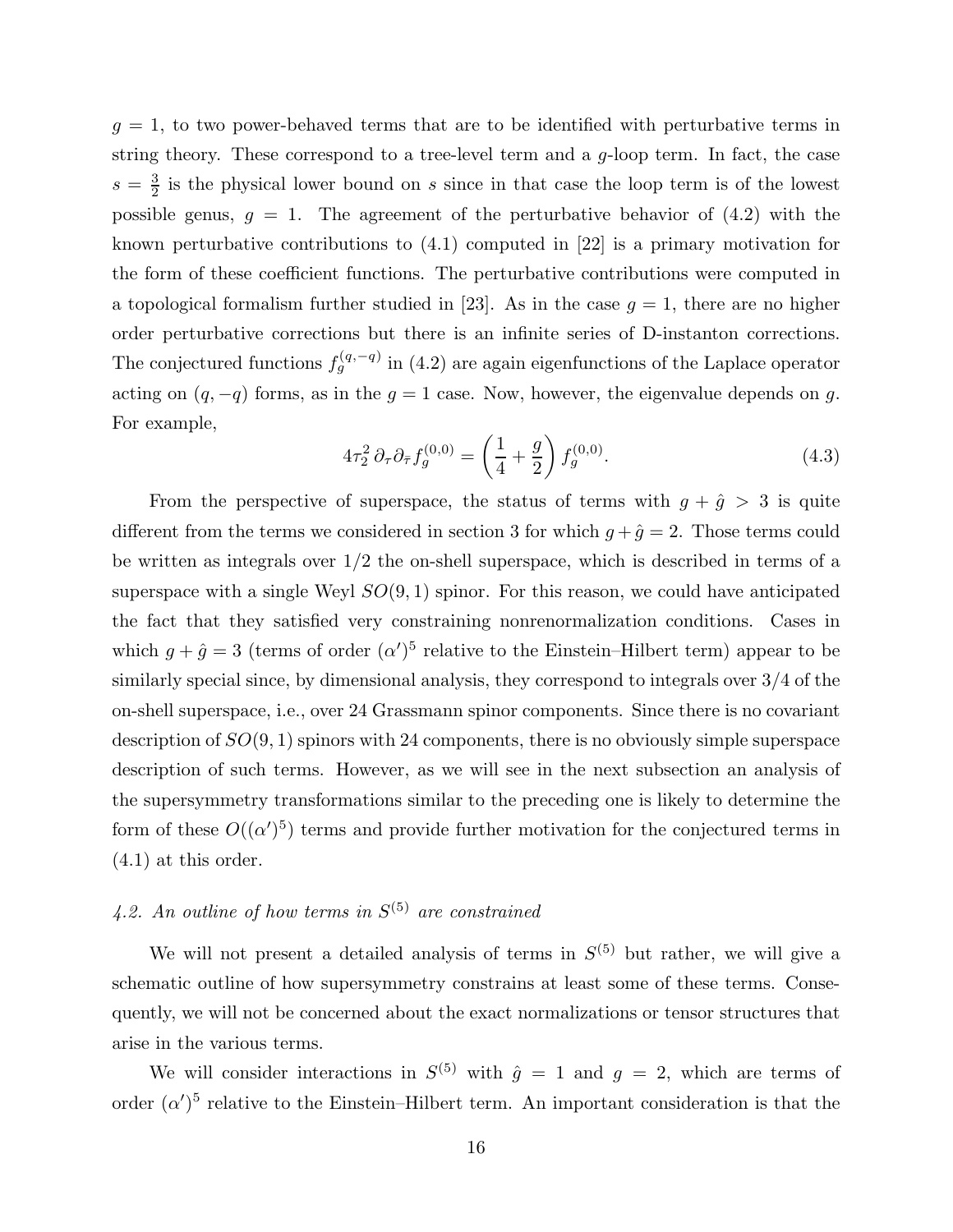absence of  $(\alpha')$  and  $(\alpha')^2$  corrections to the effective action (the absence of  $S^{(1)}$  and  $S^{(2)}$ ) terms) means that the supersymmetry transformations have modifications that begin with  $(\alpha')^3 \delta^{(3)}$ . These transformations do not mix any of the lower order terms in  $S^{(0)} + S^{(3)}$  with the terms in  $S^{(5)}$ . We therefore only need to consider  $S^{(0)} + (\alpha')^5 S^{(5)}$  and  $\delta^{(0)} + (\alpha')^5 \delta^{(5)}$ .

In complete analogy to our earlier analysis, we will begin by considering the term in  $L^{(5)}$  of modular weight  $(14, -14)$ ,

$$
L_1^{(5)} = \det e \,\lambda^{16} \,\hat{G}^4 \, f_2^{(14, -14)}(\tau, \bar{\tau}),\tag{4.4}
$$

recalling that  $\hat{G}$  is the supercovariant extension of G containing fermion bilinears. The tensor structure is hidden in the abbreviation  $\hat{G}^4$  which should read,

$$
t_{\mu_1\cdots\mu_{12}}\hat{G}^{\mu_1\mu_2\mu_3}\cdots\hat{G}^{\mu_{10}\mu_{11}\mu_{12}},\tag{4.5}
$$

for a tensor structure  $t$  which we will not specify here but would be determined in a more complete treatment.

As before, the first supersymmetry variation of (4.4) to consider is the one acting on  $\bar{\tau}$  given in  $(A.21)$ ,

$$
\delta_1^{(0)} L_1^{(5)} = -2 \det e \,\lambda^{16} \, (\bar{\epsilon} \lambda^*) \hat{G}^4 \left( \tau_2 \frac{\partial}{\partial \bar{\tau}} - 7i \right) f_2^{(14, -14)}(\tau, \bar{\tau}). \tag{4.6}
$$

In this case, there are two other terms in  $S^{(5)}$  that can vary into (4.6). The first is similar in structure to the term that appeared in our earlier analysis,

$$
L_2^{(5)} = \det e \,\lambda^{15} \gamma^\mu \psi_\mu^* \,\hat{G}^4 \, f_2^{(13, -13)}(\tau, \bar{\tau}),\tag{4.7}
$$

which is a piece of the supercovariant combination det  $e^{\lambda^{14}}\hat{G}^5$ . The relevant supersymmetry variation gives,

$$
\delta_1^{(0)} L_2^{(5)} = \det e \,\lambda^{15} \gamma^\mu \delta^{(0)}(\psi_\mu^*) \,\hat{G}^4 f^{(13,-13)}(\tau,\bar{\tau}),\tag{4.8}
$$

where  $\delta^{(0)}(\gamma^{\mu}\psi_{\mu}^*)$  is given in Appendix A.

The second term is a new possibility,

$$
L_3^{(5)} = \det e \,\lambda^{16} \,\hat{G}^3 \hat{G}^* \,\tilde{f}_2^{(13,-13)}(\tau,\bar{\tau}).\tag{4.9}
$$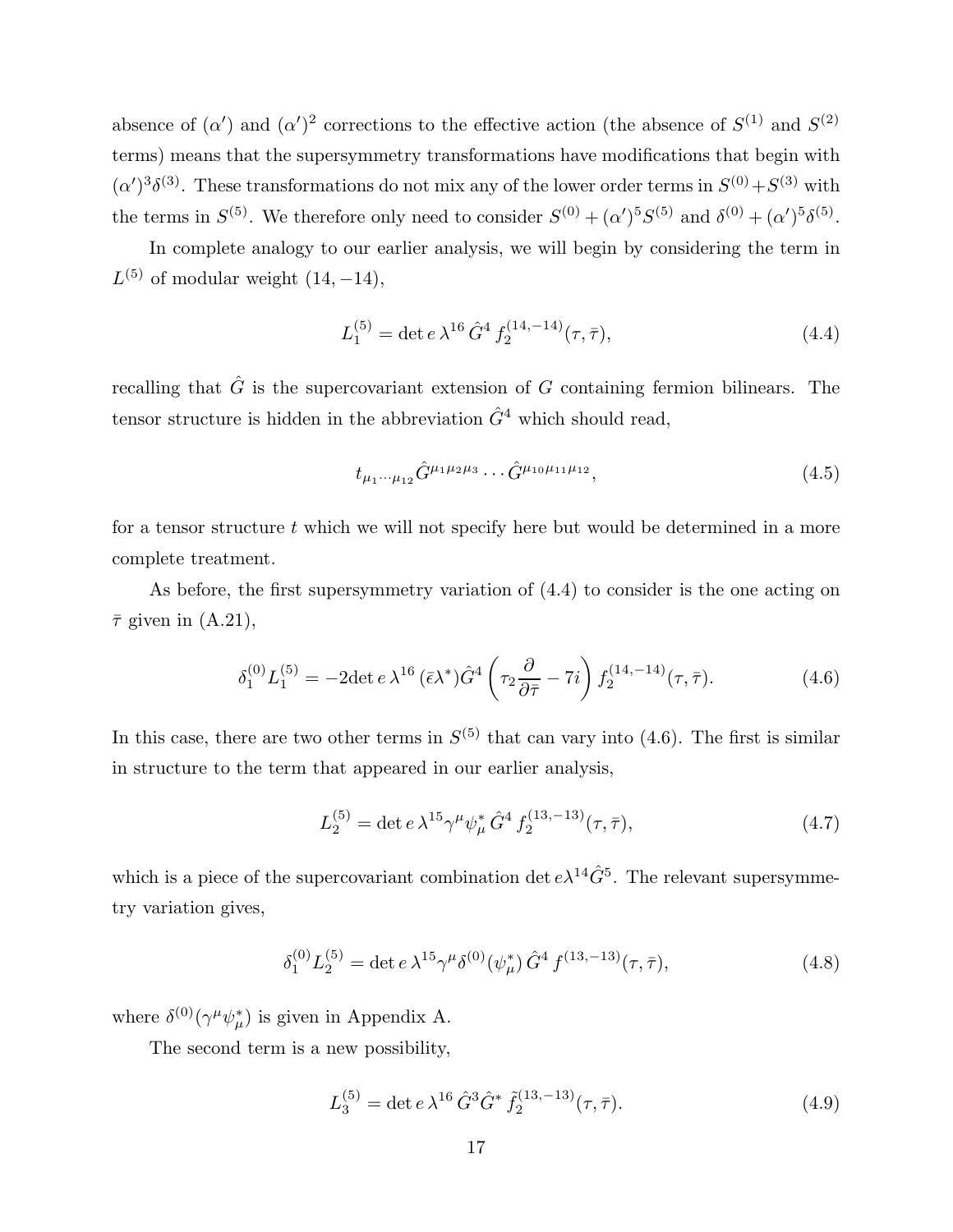The relevant part of this expression is the fermion bilinear in  $\hat{G}^*$  proportional to  $\psi \lambda^*$ . Since  $\delta_1^{(0)} \psi$  contains a  $\hat{G} \epsilon^*$  piece, the variation

$$
\delta_1^{(0)} L_3^{(5)} = \det e \,\lambda^{16} \,\hat{G}^3 (\delta_1^{(0)} \hat{G}^*) \,\tilde{f}_2^{(13,-13)} (\tau, \bar{\tau}), \tag{4.10}
$$

mixes with  $(4.6)$ .

In addition, it is necessary to consider the mixing of these terms with terms of the classical action. The two terms that are relevant are  $L_1^{(0)}$  $_1^{(0)}$  given in (3.7) and  $L_4^{(0)}$  $_4^{\circ\circ}$  given by,

$$
L_4^{(0)} = \psi_\mu \gamma_{\nu\rho} \bar{\lambda} G^{\mu\nu\rho}.
$$
\n(4.11)

For these terms to mix with (4.6) there need to be modifications to the supersymmetry transformations that take the schematic form,

$$
\delta^{(5)}\lambda^* \sim g_1(\tau,\bar{\tau})\hat{G}^4(\lambda^{14})_{cd}(\gamma^{\mu\nu\rho}\gamma^0)_{dc}(\gamma_{\mu\nu\rho}\epsilon^*),
$$
  
\n
$$
\delta^{(5)}\psi_\mu \sim g_2(\tau,\bar{\tau})\lambda^{16}(\hat{G}^3\epsilon^*)_\mu.
$$
\n(4.12)

Invariance under supersymmetry then gives a linear relation between the functions,

$$
\bar{D}_{-14} f_2^{(14,-14)}, \quad f_2^{(13,-13)}, \quad \tilde{f}_2^{(13,-13)}, \quad g_1, \quad g_2. \tag{4.13}
$$

Additional constraints that relate  $f_2^{(14,-14)}$  $f_2^{(14,-14)}$  and  $f_2^{(13,-13)}$  $2^{(15,-15)}$  can be obtained by considering a second supersymmetry variation that mixes  $L_1^{(5)}$  $_1^{(5)}$  and  $L_2^{(5)}$  $2^{(3)}$  and with no other terms at order  $(\alpha')^5$ . An appropriate transformation to consider is

$$
\delta_2^{(0)} L_1^{(5)} = \delta_2^{(0)} (\det e \,\lambda^{16} \,\hat{G}^4) f_2^{(14,-14)},
$$
  
 
$$
\sim (\det e \,\lambda^{16} \,\hat{G}^4) \bar{\epsilon}^* \gamma^\mu \psi_\mu^* f_2^{(14,-14)} + \dots,
$$
 (4.14)

and

$$
\delta_2^{(0)} L_2^{(5)} = 2 \det e \left( \tau_2 \frac{\partial}{\partial \tau} + \frac{13}{2} i \right) f_2^{(13, -13)} \lambda^{16} \, \bar{\epsilon}^* \gamma^\mu \psi_\mu^* \, \hat{G}^4,\tag{4.15}
$$

where we are using parts of  $\delta^{(0)} \lambda$  from (A.24),  $\delta^{(0)} e^m_{\mu}$  from (A.23) and  $\delta^{(0)} \tau$  from (A.21). In addition we must consider the variation of a term  $L_5^{(0)}$  $_{5}^{(0)}$  in  $S^{(0)}$  where  $L_{5}^{(0)}$  $_5^{\circ}$  takes the form,

$$
L_5^{(0)} = \bar{\psi}_{\mu} \gamma_{\nu} \psi_{\rho}^* G^{\mu \nu \rho}.
$$
\n(4.16)

A variation of this term which mixes with (4.14) and (4.15) is induced by the new transformation,

$$
\delta^{(5)}\psi_{\mu}^* = g_3(\tau,\bar{\tau})\,\lambda^{16}\,\hat{G}^3_{\mu\nu\rho}\,\gamma^{\nu\rho}\epsilon,\tag{4.17}
$$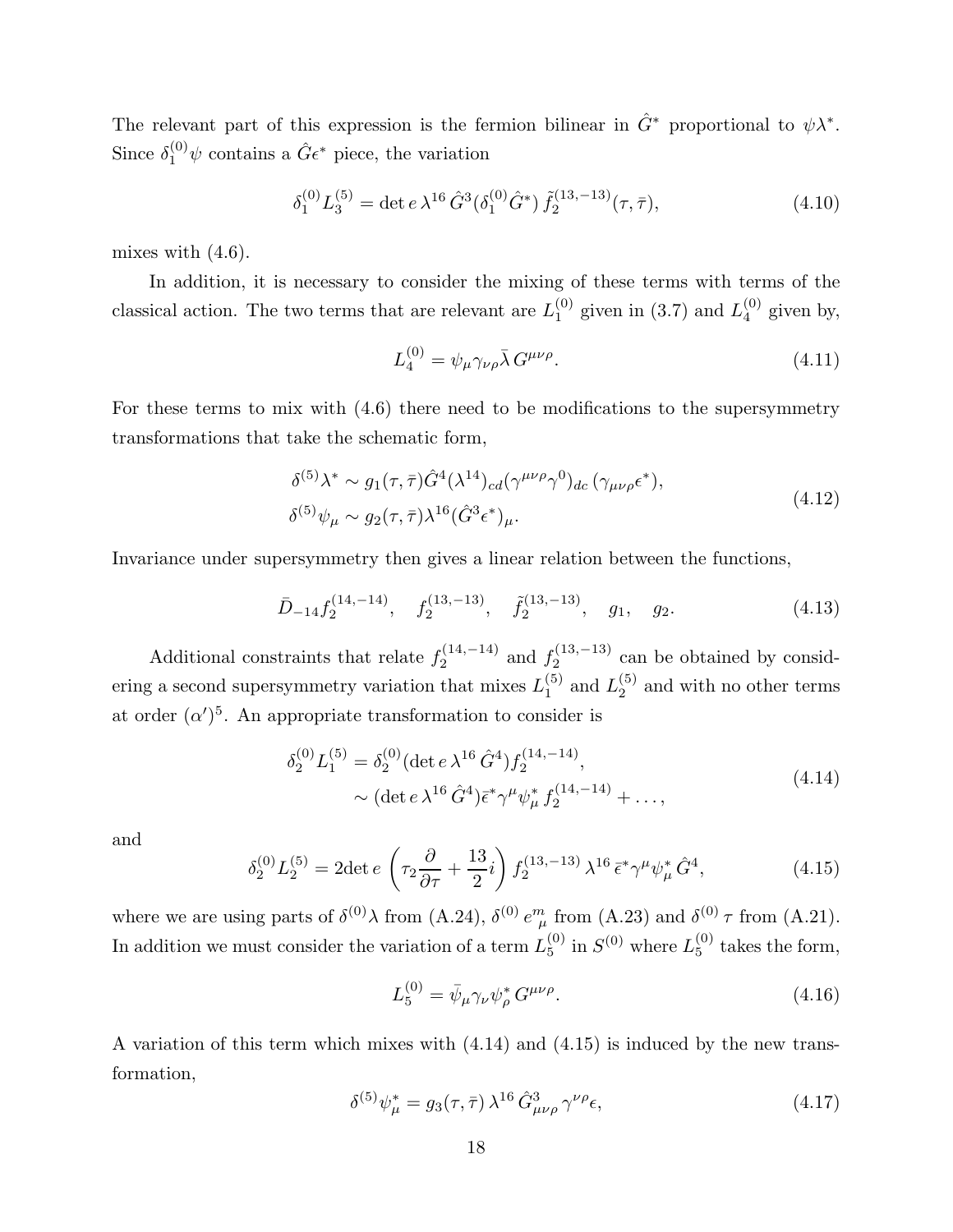where  $g_3$  is another function that has to be determined. Invariance under supersymmetry then relates  $D_{13} f_2^{(13,-13)}$  $f_2^{(13,-13)}, f_2^{(14,-14)}$  and  $g_3$ .

The final set of constraints follow from closure of the supersymmetry algebra on  $\lambda^*, \psi$ and  $\psi^*$ . The part of the commutators,

$$
[\delta_{\epsilon_1}, \delta_{\epsilon_2^*}] \lambda^*, \qquad [\delta_{\epsilon_1}, \delta_{\epsilon_2^*}] \psi_\mu, \qquad [\delta_{\epsilon_1^*}, \delta_{\epsilon_2}] \psi_\mu^*, \tag{4.18}
$$

proportional to  $(\alpha')^5$  gives a sufficient number of relations to determine  $g_1, g_2$  and  $g_3$  in terms of the coefficient functions in  $S^{(5)}$ . For example, identifying the right-hand-side of the commutator,

$$
\left[\delta_{\epsilon_1}, \delta_{\epsilon_2^*}\right] \lambda^* \sim \delta_{\epsilon_1}^{(0)} \left(g_1(\tau, \bar{\tau}) \hat{G}^4(\lambda^{14})_{cd}\right) (\gamma^{\mu\nu\rho} \gamma^0)_{dc} \left(\gamma_{\mu\nu\rho} \epsilon_2^*\right) + \dots, \sim D_{13} g_1 \epsilon_1 \lambda^{15} \hat{G}^4 \epsilon_2^* + g_1 \epsilon_1 \hat{G}^* \lambda^{15} \hat{G}^3 \epsilon_2^* \dots,
$$
\n(4.19)

with the  $\lambda^*$  equation of motion will allow us to relate  $D_{13} g_1$  and  $f_2^{(14,-14)}$  $2^{(14,-14)}$  as well as  $g_1$ and  $\tilde{f}_2^{(13,-13)}$  $2^{(13,-13)}$ , by analogy with the case we studied earlier. As with the earlier case, it is important to also subtract the variation in the reverse order,  $\delta_{\epsilon^*}^{(5)}$  $\epsilon_2^{(5)} \delta_{\epsilon_1}^{(0)} \lambda^*$ . But we also need to add the variations,  $(\delta_{\epsilon_1}^{(5)} \delta_{\epsilon_2^*}^{(0)})$  $\epsilon^{(0)}_{\epsilon^*_2}-\delta^{(0)}_{\epsilon^*_2}$  ${}^{(0)}_{\epsilon_2^*} \delta^{\{5\}}_{\epsilon_1} \lambda^*$ , which give a non-vanishing contribution to (4.19) although there was no analogous contribution in the case considered in section 3. Such terms have been suppressed on the right-hand-side of (4.19) but they will give additional contributions that must be taken into account. Likewise, the  $(\alpha')^5$  part of the commutator,

$$
\left[\delta_{\epsilon_1}, \delta_{\epsilon_2^*}\right] \psi_\mu \sim g_2(\tau, \bar{\tau}) \delta^{(0)} \lambda^{16} (\hat{G}^3 \epsilon_2^*)_\mu + \dots, \sim g_2(\epsilon_1 \lambda^{15} \hat{G}^4 \epsilon_2^*)_\mu + \dots,
$$
\n(4.20)

determines the  $\psi_{\mu}$  equation of motion and relates  $g_2$  to  $f_2^{(14,-14)}$  $2^{(14,-14)}$ . Lastly,  $g_3$  is constrained by considering,

$$
\left[\delta_{\epsilon_1^*}, \delta_{\epsilon_2}\right] \psi_\mu^* \sim \delta^{(0)} \left(g_3(\tau, \bar{\tau}) \lambda^{16} (\hat{G}^3 \epsilon_2)_\mu\right) + \dots, \sim \left(\bar{D}_{-13} g_3\right) \epsilon_1^* \lambda^* \lambda^{16} (\hat{G}^3 \epsilon_2)_\mu + \dots,
$$
\n(4.21)

which determines the  $\psi^*_{\mu}$  equation of motion and relates  $g_3$  and  $\tilde{f}_2^{(13,-13)}$  $2^{(13,-13)}$ . In writing  $(4.20)$ and (4.21) we have again been symbolic and suppressed the fact that it is essential to include all the terms involving products of  $\delta^{(0)}$  with  $\delta^{(5)}$  in the commutators, as with  $(4.19).$ 

The arguments of this subsection demonstrate how closure of the supersymmetry algebra together with a judicious choice of supersymmetry variations of the Lagrangian can completely determine the interactions in  $S^{(5)}$ .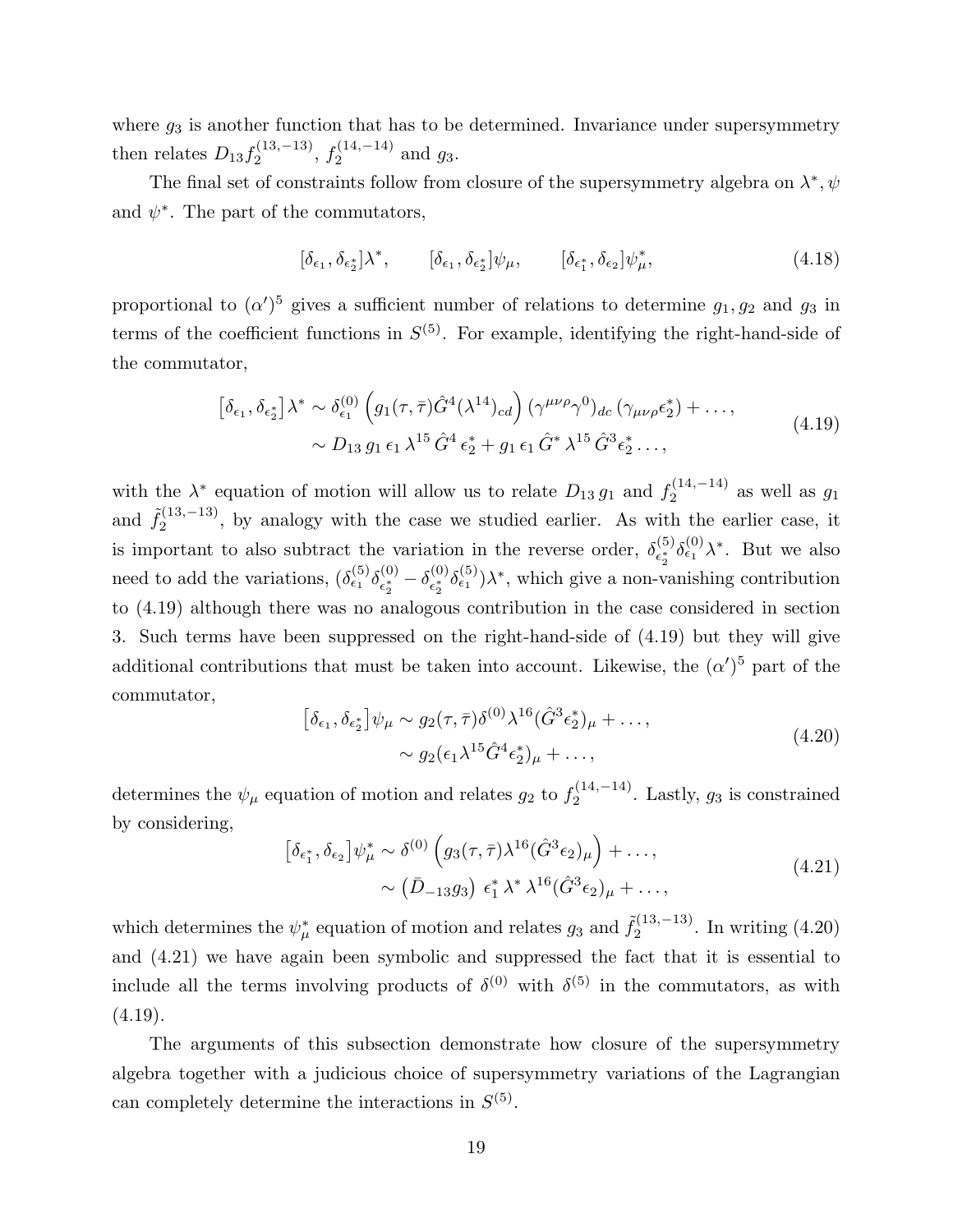# 4.3. Future directions

It is less clear how things might work for higher derivative terms in the string effective action. The most significant new feature, which follows simply from dimensional analysis, is that terms in (4.1) that contribute to  $S^{(7)}$  can arise from integration over the whole of the superspace. We would not generally expect these terms to be protected. More pragmatically, at this order the Noether procedure escalates in complexity. This is largely because at order p, there are many possible terms  $\delta^{(n)}S^{(m)}$  where  $n+m=p$ , that can mix under supersymmetry.

In the case of  $p = 7$ , for example,  $\delta^{(4)}S^{(3)}$  can mix with  $\delta^{(7)}S^{(0)}$  and  $\delta^{(0)}S^{(7)}$ . This kind of mixing certainly complicates the systematics at higher orders. Nevertheless, it could still be the case that the conjectures in [18,17,21] are correct. At least the terms in [17] were special in perturbative string theory because of their relation to topological amplitudes, and this could be reflected in the systematics of the Noether construction. Should these conjectures prove true, they would point to some interesting and powerful implications of supersymmetry that would be satisfying to understand more deeply.

Another avenue that would be very fruitful to explore is the generalization of this analysis to compactified supergravity. The simplest example is the nine-dimensional theory with moduli space  $SL(2,\mathbb{Z})\backslash SL(2,\mathbb{R})/O(2)\times\mathbb{R}$ . This can be viewed as M theory on a twotorus where the  $SL(2, \mathbb{Z})$  acts on the complex structure of the torus,  $\Omega$ , and  $\mathbb{R}$  is its volume, V. The expected  $\mathcal{R}^4$  term, given in [24], is of the form  $(V^{-1/2}f^{(0,0)}(\Omega,\bar{\Omega})+2\pi^2/3V)\mathcal{R}^4$ . New features enter the effective action in this case that are absent at the boundary of moduli space corresponding to ten-dimensional type IIB theory. Notably, the toroidal compactification of the eleven-form of (1.1) enters the action. An indirect argument given in [24] relates this by supersymmetry to the  $\mathcal{R}^4$  term but it should now be possible to relate these terms directly. It has been suggested that in compactifications to lower dimensions, the appropriate modular functions are those associated with eigenfunctions of the Laplace operator on the U-duality moduli spaces [19]. These are cases that can certainly be analyzed with the tools that we have developed here. It would be extremely interesting to see what happens in low dimensions, where the U-duality group becomes exceptional, and for sufficiently low dimensions, infinite-dimensional. These same techniques are also applicable to cases with less supersymmetry. For example, compactifications of M theory on hyperKähler spaces, and toroidal compactifications of the heterotic or type I strings. Undoubtedly, supersymmetry will continue to yield new insights about the non-perturbative structure of string theory and about M theory.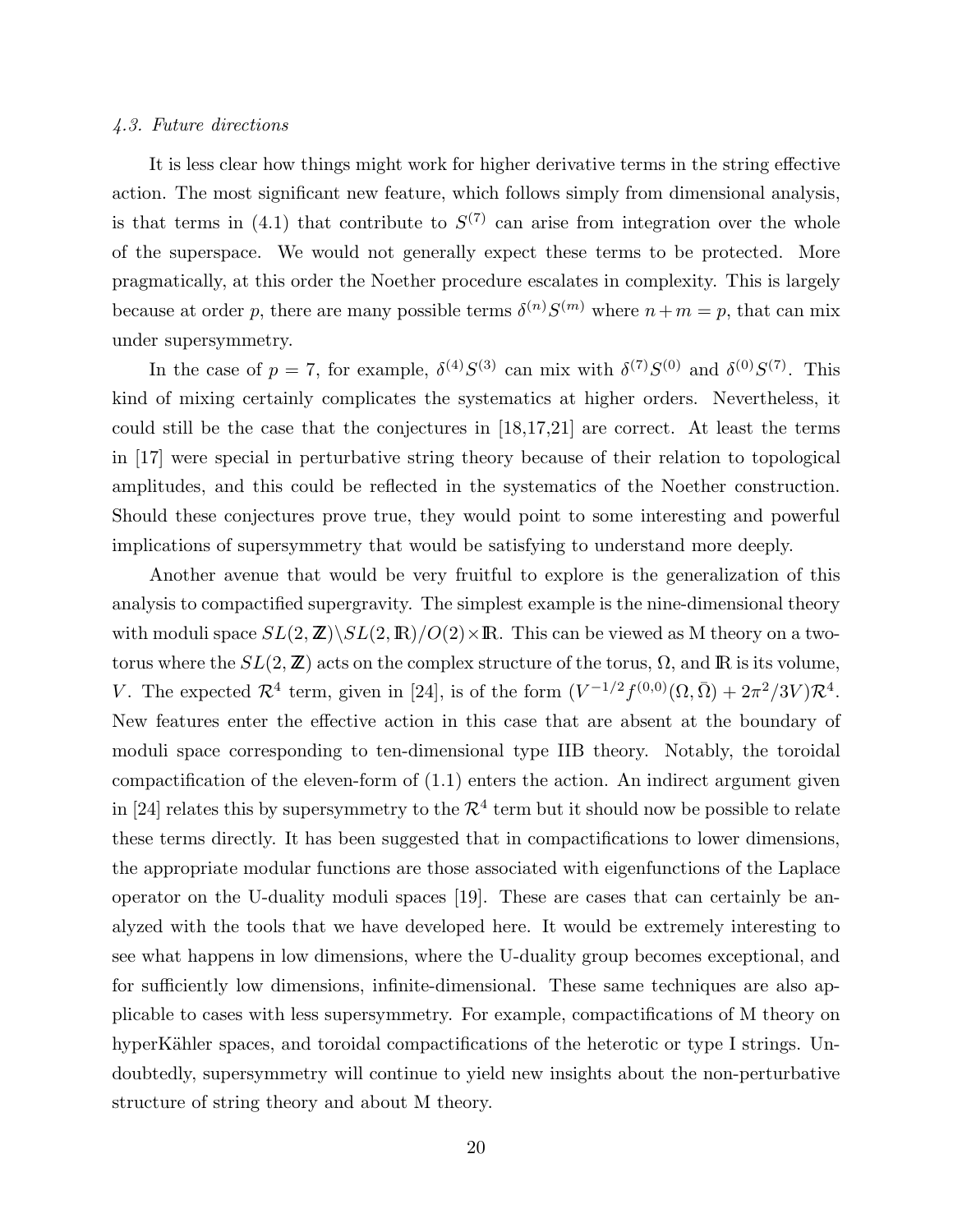# Acknowledgements

This work was carried out during the Amsterdam Workshop on String Dualities and we are very grateful to the organizers for their hospitality. It is also our pleasure to thank Michael Gutperle, Hirosi Ooguri and Mark Stern for useful conversations, and the cafe de Jaren for its amenable ambiance. The work of S.S. is supported by NSF grant DMS–9627351.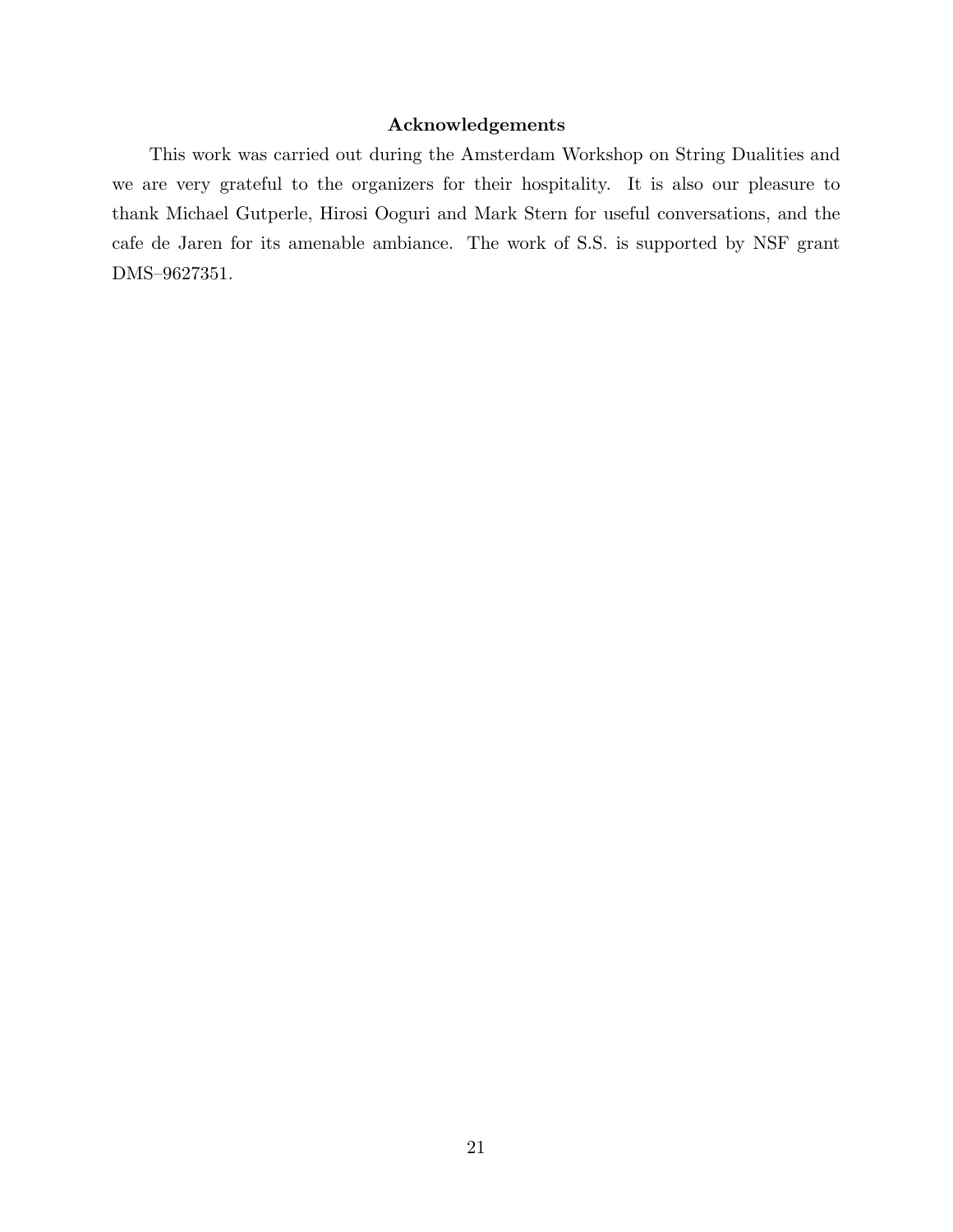# Appendix A. Type IIB Supergravity Revisited

# A.1. Some spinor and gamma matrix identities

The spinors that enter into the IIB theory are complex Weyl spinors. The gravitino and dilatino have opposite chiralities and the supersymmetry parameter has the same chirality as the gravitino. The complex conjugate of the product of a pair of spinors is defined by

$$
(\lambda_a \,\rho_b)^* = -\lambda_a^* \,\rho_b^*.\tag{A.1}
$$

The conjugate of any spinor is defined by,  $\bar{\lambda} = \lambda^* \gamma^0$ . We will choose our metric to be space-like and the  $\gamma$  matrices to be real and satisfy the Clifford algebra,

$$
\{\gamma^{\mu}, \gamma^{\nu}\} = 2\eta^{\mu\nu}.\tag{A.2}
$$

Noting that,

$$
\gamma^0 \gamma^\mu = -(\gamma^\mu)^T \gamma^0,\tag{A.3}
$$

it follows that two complex chiral spinors of the same chirality,  $\lambda_1$  and  $\lambda_2$ , satisfy the relations,

$$
\bar{\lambda}_1 \gamma^{\mu} \lambda_2 = - \bar{\lambda}_2^* \gamma^{\mu} \lambda_1^*,
$$
\n
$$
\bar{\lambda}_1 \gamma^{\mu \nu \rho} \lambda_2 = \bar{\lambda}_2^* \gamma^{\mu \nu \rho} \lambda_1^*,
$$
\n
$$
\bar{\lambda}_1 \gamma^{\rho_1 \dots \rho_5} \lambda_2 = - \bar{\lambda}_2^* \gamma^{\rho_1 \dots \rho_5} \lambda_1^*,
$$
\n(A.4)

while two chiral spinors of opposite chiralities,  $\lambda$  and  $\epsilon$ , satisfy,

$$
\bar{\lambda} \epsilon = \bar{\epsilon}^* \lambda^*,
$$
\n
$$
\bar{\lambda} \gamma^{\rho_1 \rho_2} \epsilon = -\bar{\epsilon}^* \gamma^{\rho_1 \rho_2} \lambda^*,
$$
\n
$$
\bar{\lambda} \gamma^{\rho_1 \rho_2 \rho_3 \rho_4} \epsilon = \bar{\epsilon}^* \gamma^{\rho_1 \rho_2 \rho_3 \rho_4} \lambda^*.
$$
\n(A.5)

The Fierz identity for ten-dimensional complex Weyl spinors can be expressed as,

$$
\lambda_1^a \bar{\lambda}_2^b = -\frac{1}{16} \bar{\lambda}_2 \gamma_\mu \lambda_1 \gamma_{ab}^\mu + \frac{1}{96} \bar{\lambda}_2 \gamma_{\mu\nu\rho} \lambda_1 \gamma_{ab}^{\mu\nu\rho} - \frac{1}{3840} \bar{\lambda}_2 \gamma_{\rho_1 \cdots \rho_5} \lambda_1 \gamma_{ab}^{\rho_1 \cdots \rho_5}, \tag{A.6}
$$

where  $\lambda_1$  and  $\lambda_2$  are two chiral spinors of the same chirality.

An additional useful identity is,

$$
\gamma^{\rho_1...\rho_5} \lambda_1 \bar{\lambda}_2 \gamma_{\rho_1...\rho_5} \lambda_3 = 0, \tag{A.7}
$$

where  $\lambda_1$ ,  $\lambda_2$  and  $\lambda_3$  are three chiral spinors of the same chirality.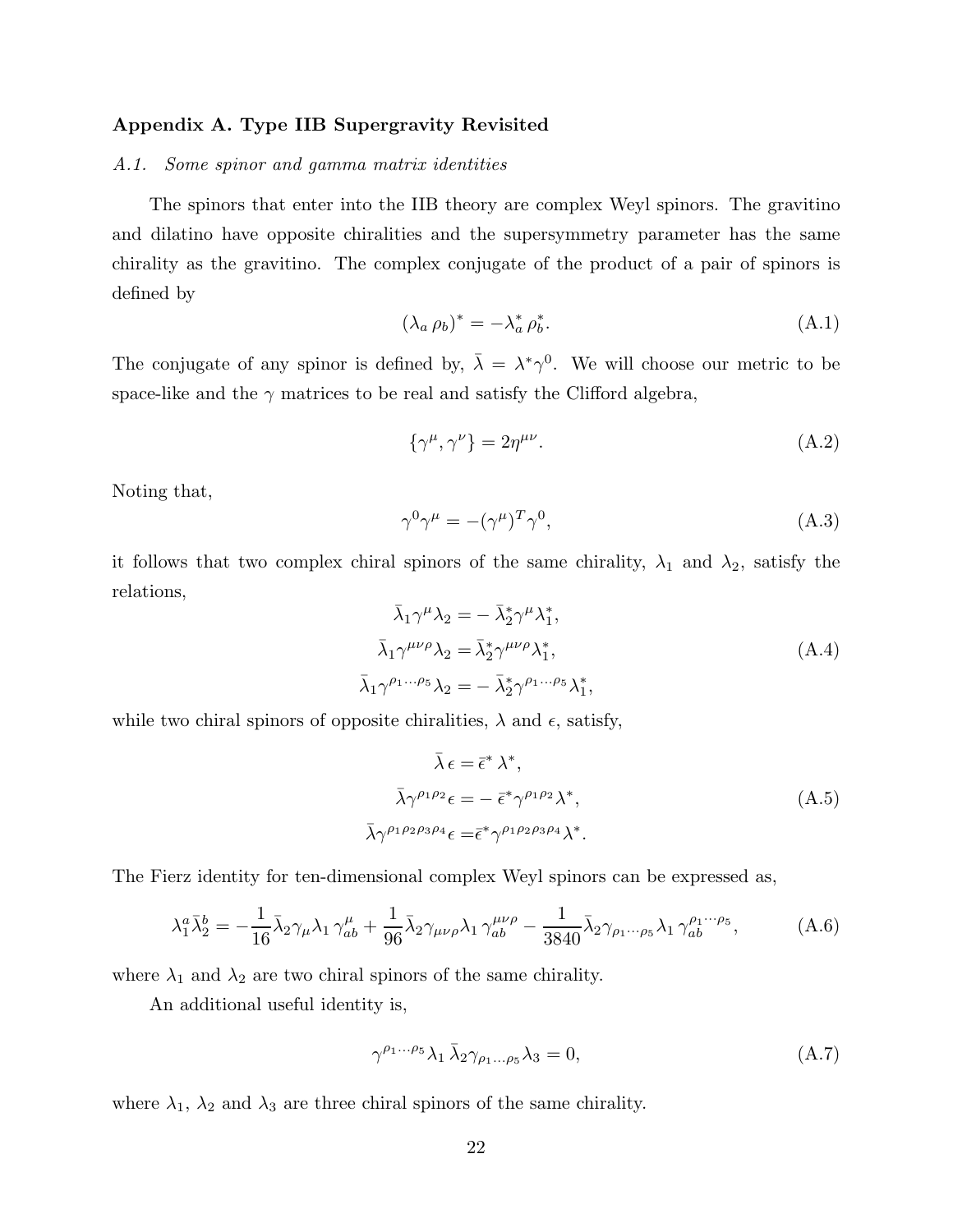Some gamma matrix identities that are useful in proving the various relationships in the text are,

$$
tr(\gamma_{\mu\nu\rho}\gamma^{\rho_{1}\rho_{2}\rho_{3}}) = -16 \left( \delta_{\mu}^{\rho_{1}} \delta_{\nu}^{\rho_{2}} \delta_{\rho}^{\rho_{3}} - \delta_{\mu}^{\rho_{2}} \delta_{\nu}^{\rho_{1}} \delta_{\rho}^{\rho_{3}} + \delta_{\mu}^{\rho_{2}} \delta_{\nu}^{\rho_{3}} \delta_{\rho}^{\rho_{1}} \n- \delta_{\mu}^{\rho_{3}} \delta_{\nu}^{\rho_{2}} \delta_{\rho}^{\rho_{1}} + \delta_{\mu}^{\rho_{3}} \delta_{\nu}^{\rho_{1}} \delta_{\rho}^{\rho_{2}} - \delta_{\mu}^{\rho_{1}} \delta_{\nu}^{\rho_{3}} \delta_{\rho}^{\rho_{2}} \right).
$$
\n(A.8)  
\n
$$
\gamma^{\mu} \gamma_{\sigma} \gamma_{\mu} = -8 \gamma_{\sigma},
$$
\n
$$
\gamma^{\mu} \gamma_{\sigma_{1}\sigma_{2}\sigma_{3}} \gamma_{\mu} = -4 \gamma_{\sigma_{1}\sigma_{2}\sigma_{3}},
$$
\n
$$
\gamma^{\mu} \gamma_{\sigma_{1}...\sigma_{5}} \gamma_{\mu} = 0,
$$
\n(A.9)  
\n
$$
\gamma^{\mu\nu\rho} \gamma_{\sigma} \gamma_{\mu\nu\rho} = -288 \gamma_{\sigma},
$$
\n
$$
\gamma^{\mu\nu\rho} \gamma_{\sigma_{1}\sigma_{2}\sigma_{3}} \gamma_{\mu\nu\rho} = -48 \gamma_{\sigma_{1}\sigma_{2}\sigma_{3}},
$$
\n
$$
\gamma^{\mu\nu\rho} \gamma_{\sigma_{1}...\sigma_{5}} \gamma_{\mu\nu\rho} = -14 \gamma_{\sigma_{1}...\sigma_{5}}.
$$

## A.2. The fields and their supersymmetry transformations

Here we will review various features of type IIB supergravity that are useful in the body of the paper. Most of this material can be found in [7] in a form that is adapted to the field definitions in which the global symmetry is  $SU(1,1)$  and the scalar fields parameterize the coset space  $SU(1,1)/U(1)$ , which is the Poincaré disk. It is simple to transform this to our parameterization in which the global symmetry is  $SL(2,\mathbb{R})$  and the scalars parameterize the coset space  $SL(2,\mathbb{R})/U(1)$ , or the upper half plane.

The theory is then defined in terms of the following fields: the scalar fields can be parameterized by the frame field,

$$
V \equiv \begin{pmatrix} V_{-}^1 & V_{+}^1 \\ V_{-}^2 & V_{+}^2 \end{pmatrix} = \frac{1}{\sqrt{-2i\tau_2}} \begin{pmatrix} \bar{\tau}e^{-i\phi} & \tau e^{i\phi} \\ e^{-i\phi} & e^{i\phi} \end{pmatrix},
$$
(A.10)

where  $V^{\alpha}_{\pm}$  ( $\alpha = 1, 2$ ) is a  $SL(2, \mathbb{Z})$  matrix that transforms from the left by the global  $SL(2,\mathbb{R})$  and from the right by the local  $U(1)$ . Note that we are using a complex basis for convenience. A general transformation is then written as,

$$
(V_+^{\alpha}, V_-^{\alpha}) \to U^{\alpha}_{\ \beta} \left( V_+^{\beta} e^{i\Sigma}, V_-^{\beta} e^{-i\Sigma} \right), \tag{A.11}
$$

where U is a  $SL(2,\mathbb{R})$  matrix and  $\Sigma$  is the  $U(1)$  phase. An appropriate choice of  $\Sigma$ fixes the gauge and eliminates the scalar field  $\phi$ . We will make the gauge choice  $\phi = 0$ . Since this gauge is not maintained by generic symmetry transformations, it is necessary to compensate a symmetry transformation with an appropriate local  $U(1)$  tranformation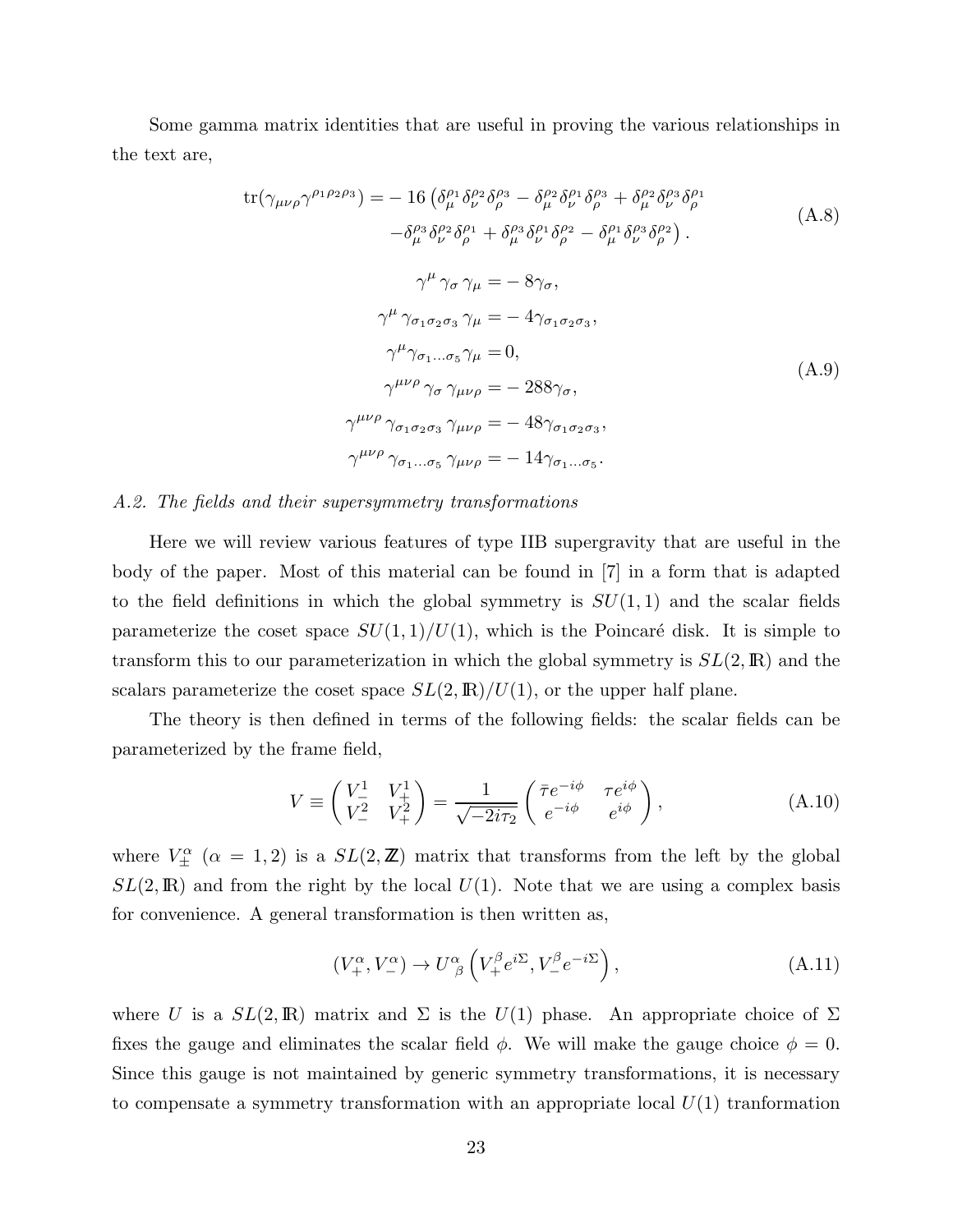to maintain the gauge. In particular, the local supersymmetry transformations require compensating local  $U(1)$  transformations. The supersymmetry and  $U(1)$  transformations of  $V^{\alpha}_{-}$  are given by,

$$
\delta^{(0)}V^{\alpha}_{-} = iV^{\alpha}_{+}\bar{\epsilon}\lambda^{*} - i\Sigma V^{\alpha}_{-}.
$$
\n(A.12)

This choice ensures that the gauge  $\phi = 0$  is maintained if a local supersymmetry transformation is accompanied by a  $U(1)$  transformation with parameter,

$$
\Sigma = \frac{1}{2} (\bar{\epsilon}\lambda^* - \bar{\epsilon}^* \lambda). \tag{A.13}
$$

The  $SL(2,\mathbb{R})$  singlet expression,

$$
Q_{\mu} = -i\epsilon_{\alpha\beta} V_{+}^{\alpha} \partial_{\mu} V_{-}^{\beta}, \tag{A.14}
$$

is the composite  $U(1)$  connection and transforms as  $Q \to Q + \partial_\mu \Sigma$  under infinitesimal local  $U(1)$  transformations, while the  $SL(2,\mathbb{R})$  singlet expression

$$
P_{\mu} = -\epsilon_{\alpha\beta} V_{+}^{\alpha} \partial_{\mu} V_{-}^{\beta},\tag{A.15}
$$

transforms with  $U(1)$  charge  $q_P = 2$ . In the gauge  $\phi = 0$ , the expression for  $P_\mu$  takes the simple form,

$$
P_{\mu} = \frac{i}{2} \frac{\partial_{\mu} \tau}{\tau_2}.
$$
\n(A.16)

The fermions comprise the complex chiral gravitino,  $\psi^a_\mu$ , which has  $U(1)$  charge  $q_\psi =$ 1/2, and the dilatino,  $\lambda^a$ , with  $U(1)$  charge  $q_{\lambda} = 3/2$ . These two fields have opposite chiralities. The graviton is a  $U(1)$  and  $SL(2,\mathbb{R})$  singlet as is the antisymmetric fourthrank potential,  $C^{(4)}$ , which has a field strength  $F_5 = dC^{(4)}$ . As is well known, this field strength has an equation of motion that is expressed by the self-duality condition  $F_5 = *F_5$ , which cannot be obtained from a globally well-defined Lagrangian. For this reason, our considerations are restricted to statements concerning the on-shell properties of the theory where the fields satisfy the equations of motion.

The two antisymmetric second-rank potentials,  $B_{\mu\nu}$  and  $C_{\mu\nu}^{(2)}$ , have field strengths  $F^1$  $(NS \otimes NS)$  and  $F^2$   $(R \otimes R)$  that form an  $SL(2,\mathbb{R})$  doublet,  $F^{\alpha}$ . It is very natural to package them into the  $SL(2,\mathbb{R})$  singlet fields,

$$
G = -\epsilon_{\alpha\beta} V^{\alpha}_{+} F^{\beta}, \qquad G^* = -\epsilon_{\alpha\beta} V^{\alpha}_{-} F^{\beta}, \qquad (A.17)
$$

which carry  $U(1)$  charges  $q_G = +1$  and  $q_{G^*} = -1$ , respectively.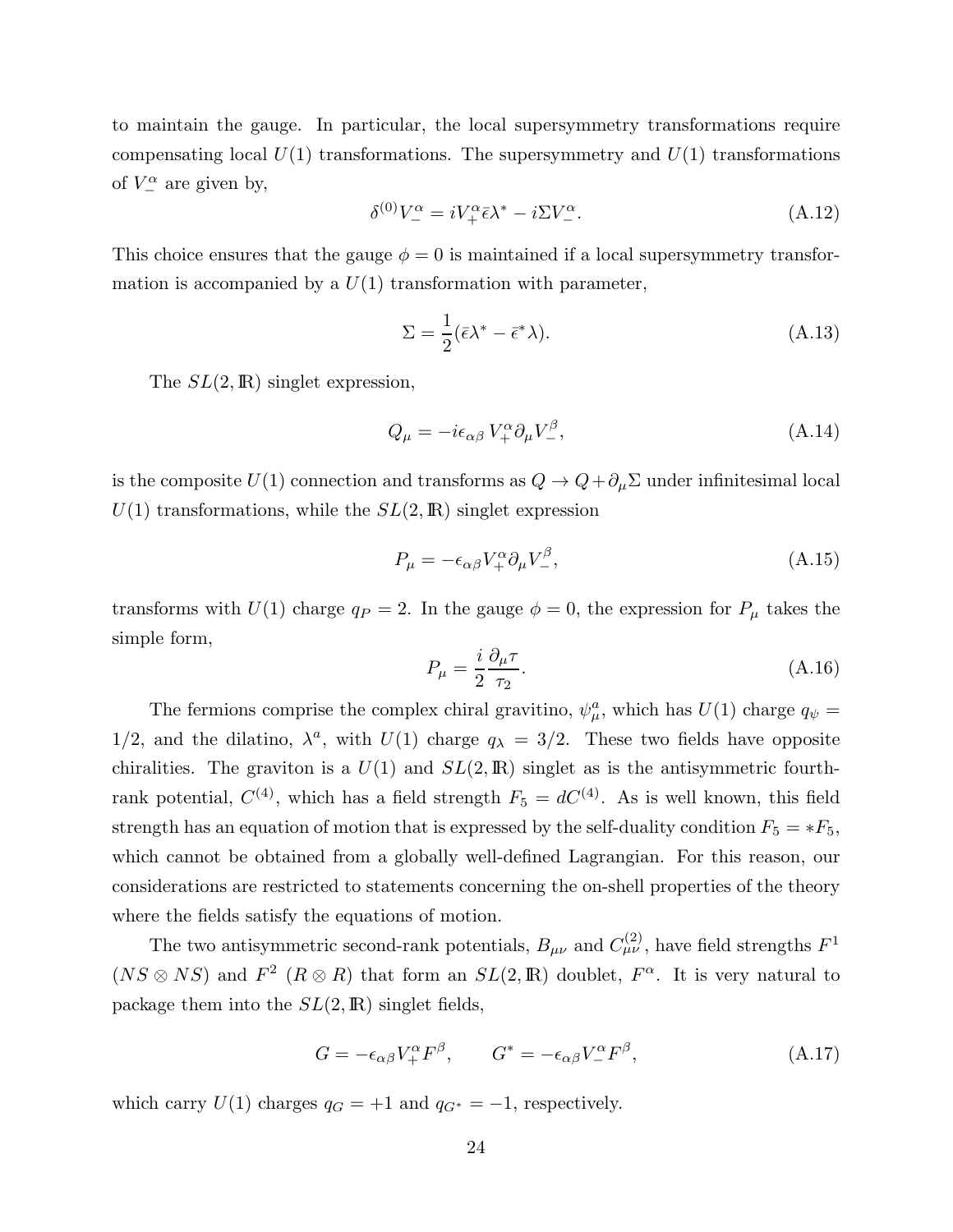In a fixed  $U(1)$  gauge, a global  $SL(2,\mathbb{R})$  transformation which acts on  $\tau$  by

$$
\tau \to \frac{a\tau + b}{c\tau + d},\tag{A.18}
$$

with  $ad-bc=1$ , induces a  $U(1)$  transformation on the fields that depends on their charge. Thus, a field  $\Phi$  with  $U(1)$  charge  $q_{\Phi}$  transforms as,

$$
\Phi \to \Phi \left(\frac{c\bar{\tau} + d}{c\tau + d}\right)^{q_{\Phi}/2}.\tag{A.19}
$$

The higher derivative terms of interest to us only repect the  $SL(2, \mathbb{Z})$  subgroup of  $SL(2, \mathbb{R})$ for which  $a, b, c, d$  are integers and the continuous  $U(1)$  symmetry is broken.

The supersymmetry of the action is naturally described in terms of combinations of bosonic fields and fermion bilinears which are 'supercovariant', which means that they do not contain derivatives of the supersymmetry parameter  $\epsilon$  in their transformations. These combinations are,

$$
\hat{G}_{\mu\nu\rho} = G_{\mu\nu\rho} - 3\bar{\psi}_{\lbrack\mu}\gamma_{\nu\rho\rbrack}\lambda - 6i\bar{\psi}_{\lbrack\mu}^{*}\gamma_{\nu}\psi_{\rho\rbrack},
$$
\n
$$
\hat{P}_{\mu} = P_{\mu} - \bar{\psi}^{*}\lambda,
$$
\n(A.20)\n
$$
\hat{F}_{5\mu_{1}...\mu_{5}} = F_{5\mu_{1}...\mu_{5}} - 5\bar{\psi}_{\lbrack\mu_{1}}\gamma_{\mu_{2}\mu_{3}\mu_{4}}\psi_{\mu_{5}\rbrack} - \frac{1}{16}\bar{\lambda}\gamma_{\mu_{1}...\mu_{5}}\lambda.
$$

We will now present the lowest-order supersymmetry transformations, suitably adapted from those given in [7] to the  $SL(2,\mathbb{R})$  parameterization. From  $(A.12)$  and  $(A.13)$ , it follows that

$$
\delta^{(0)}\tau = 2\tau_2 \bar{\epsilon}^* \lambda, \qquad \delta^{(0)}\bar{\tau} = -2\tau_2 \bar{\epsilon} \lambda^*.
$$
 (A.21)

It follows from the definition of  $Q_\mu$  and the transformations of  $\tau$  and  $\bar{\tau}$  that

$$
\delta^{(0)}Q_{\mu} = -\bar{\epsilon}\lambda^* P_{\mu} + c.c.
$$
\n(A.22)

Also, the supersymmetry transformation of the zehnbein is given by,

$$
\delta^{(0)}e^m_{\mu} = i(\bar{\epsilon}\gamma^m\psi_{\mu} + \bar{\epsilon}^*\gamma^m\psi_{\mu}^*). \tag{A.23}
$$

The transformation of the dilatino is given, in the fixed  $U(1)$  gauge, by

$$
\delta^{(0)}\lambda = i\gamma^{\mu}\epsilon^{*}\hat{P}_{\mu} - \frac{1}{24}i\gamma^{\mu\nu\rho}\epsilon \hat{G}_{\mu\nu\rho} + \delta_{\Sigma}^{(0)}\lambda
$$
\n
$$
= i\gamma^{\mu}\epsilon^{*}\hat{P}_{\mu} + \frac{i}{8}\gamma^{\mu\nu\tau}\epsilon\left(\bar{\psi}_{\left[\mu\gamma_{\nu\tau}\right]}\lambda\right) - i\gamma^{\mu}\epsilon^{*}\left(\bar{\psi}^{*}\lambda\right) + \delta_{\Sigma}^{(0)}\lambda + ..., \qquad (A.24)
$$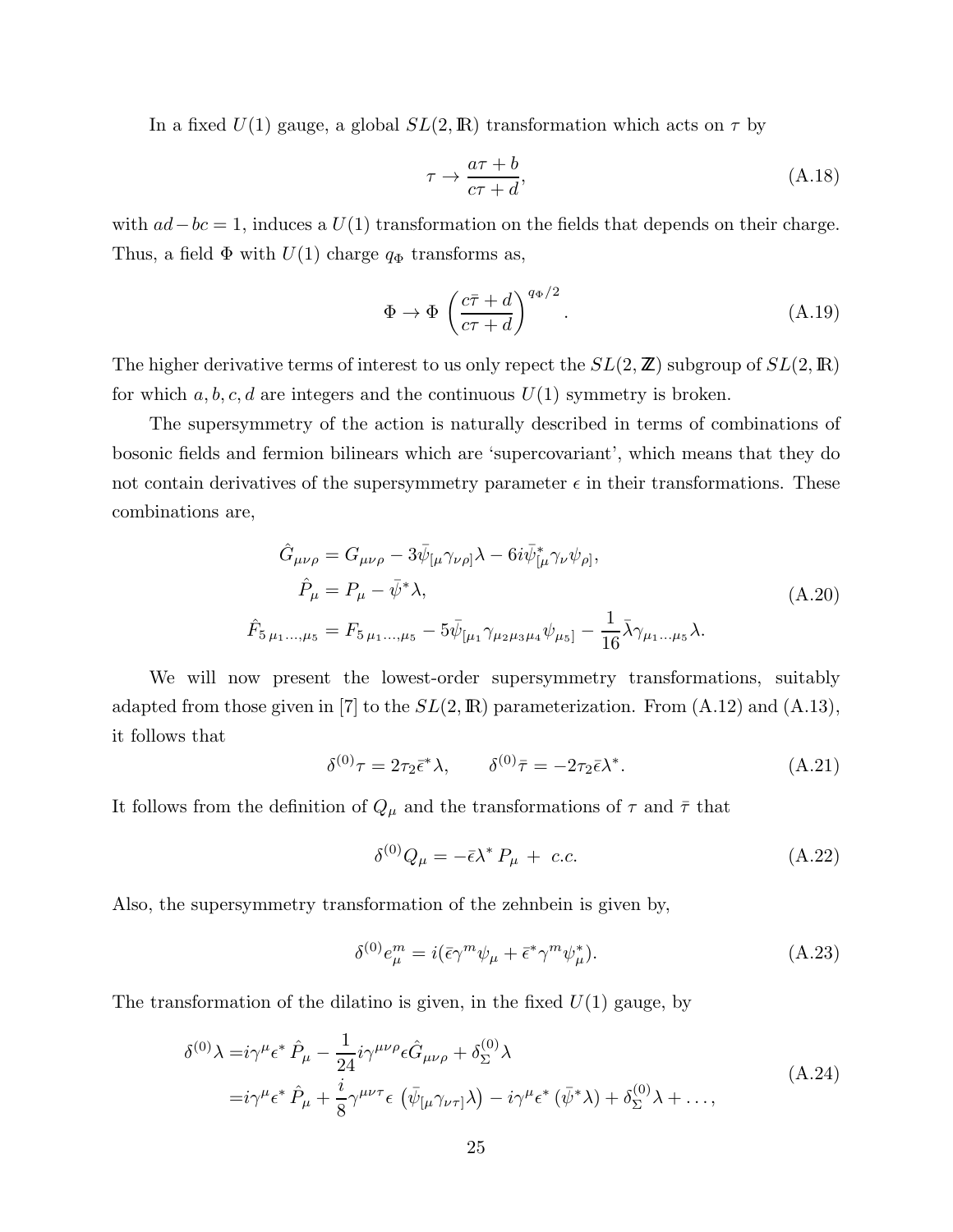where we have only kept the terms that are needed in the body of this paper in the second line. The  $\delta_{\Sigma}$  arises from the compensating  $U(1)$  gauge transformation,

$$
\delta_{\Sigma}^{(0)}\lambda_a = \frac{3}{2}i\Sigma\lambda_a = \frac{3}{4}i\lambda_a(\bar{\epsilon}\lambda^*) - \frac{3}{4}i\lambda_a(\bar{\epsilon}^*\lambda). \tag{A.25}
$$

The gravitino transformation is given by,

$$
\delta^{(0)}\psi_{\mu} = D_{\mu}\epsilon + \frac{1}{480}i\gamma^{\rho_{1}...\rho_{5}}\gamma_{\mu}\epsilon \hat{F}_{\rho_{1}...\rho_{5}} + \frac{1}{96}\left(\gamma_{\mu}^{\nu\rho\lambda}\hat{G}_{\nu\rho\lambda} - 9\gamma^{\rho\lambda}\hat{G}_{\mu\rho\lambda}\right)\epsilon^{*} \n- \frac{7}{16}\left(\gamma_{\rho}\lambda\bar{\psi}_{\mu}\gamma^{\rho}\epsilon^{*} - \frac{1}{1680}\gamma_{\rho_{1}...\rho_{5}}\lambda\bar{\psi}_{\mu}\gamma^{\rho_{1}...\rho_{5}}\epsilon^{*}\right) \n+ \frac{1}{32}i\left[\left(\frac{9}{4}\gamma_{\mu}\gamma^{\rho} + 3\gamma^{\rho}\gamma_{\mu}\right)\epsilon\bar{\lambda}\gamma_{\rho}\lambda \right] \n- \left(\frac{1}{24}\gamma_{\mu}\gamma^{\rho_{1}\rho_{2}\rho_{3}} + \frac{1}{6}\gamma^{\rho_{1}\rho_{2}\rho_{3}}\gamma_{\mu}\right)\epsilon\bar{\lambda}\gamma_{\rho_{1}\rho_{2}\rho_{3}}\lambda + \frac{1}{960}\gamma_{\mu}\gamma^{\rho_{1}...\rho_{5}}\epsilon\bar{\lambda}\gamma_{\rho_{1}...\rho_{5}}\lambda \right] \n+ \delta_{\Sigma}^{(0)}(\psi_{\mu}),
$$
\n(A.26)

where the compensating  $U(1)$  transformation is given by

$$
\delta_{\Sigma}^{(0)}\psi_{\mu} = \frac{1}{2}i\Sigma = \frac{1}{4}i\psi_{\mu}(\bar{\epsilon}\lambda^{*}) - \frac{1}{4}i\psi_{\mu}(\bar{\epsilon}^{*}\lambda).
$$
 (A.27)

By using (A.6) and (A.26) extensively we may manipulate the variation of  $\gamma^{\mu}\psi_{\mu}^{*}$  into the form,

$$
\delta^{(0)}(\gamma^{\mu}\psi_{\mu}^*)_{a} = -\frac{3}{4}i\lambda_a^*(\bar{\epsilon}\lambda) + \frac{1}{1920}i(\gamma^{\rho_1\ldots\rho_5}\epsilon^*)_{a}\left(\bar{\lambda}\gamma_{\rho_1\ldots\rho_5}\lambda\right) + \ldots,
$$
\n(A.28)

where we have only kept the terms bilinear in  $\lambda$ ,  $\lambda^*$ . This implies the relation,

$$
(\lambda)^{15}_{a} \delta^{(0)}(\gamma^{\mu} \psi_{\mu}^{*})_{a} = -15i\lambda^{16}(\bar{\lambda}\epsilon^{*}) + ..., \qquad (A.29)
$$

which we use in the body of the text.

# Appendix B. Determination of the Coefficient  $c$

To determine the coefficient c in  $L_1^{(0)}$  $1^{(0)}$ , we need to consider how this term mixes with other terms under supersymmetry transformations. We shall, in particular, consider the term in the dilatino transformation (A.24),

$$
\delta^{(0)}\lambda = i\gamma^{\mu}\epsilon^* P_{\mu},\tag{B.1}
$$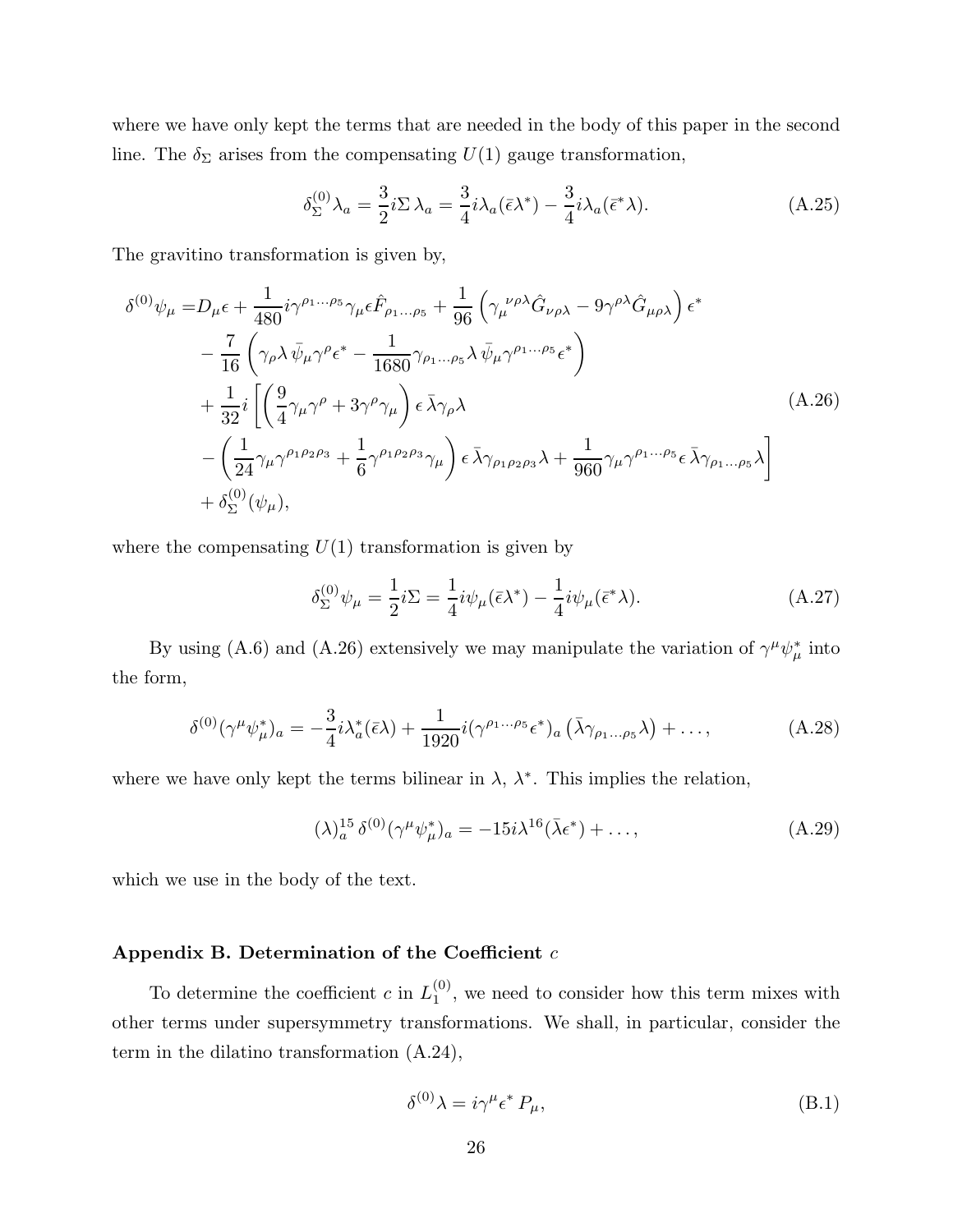which transforms  $L_1^{(0)}$  $_1^{(0)}$  into the form  $\lambda \lambda^{*2} P_\mu \epsilon^*$ .

There are two terms which mix with  $L_1^{(0)}$  under this transformation. One of these,  $L_2^{(0)}$  $2^{(0)}$ , arises from the  $U(1)$  connection in the kinetic term  $\bar{\lambda}\gamma^{\mu}D_{\mu}\lambda$ ,

$$
L_2^{(0)} = \frac{3}{2} i \det e \,\overline{\lambda} \gamma^\mu \lambda Q_\mu.
$$
 (B.2)

It follows from the transformation of  $Q_{\mu}$  in (A.22) that the relevant transformation of  $L_2^{(0)}$ 2 is,

$$
\delta^{(0)} L_2^{(0)} = -\frac{3}{2} i \det e \,\overline{\lambda} \gamma^\mu \lambda \,\overline{\epsilon} \lambda^* P_\mu. \tag{B.3}
$$

In addition to  $L_2^{(0)}$  $2^{(0)}$ , there is another term in the IIB action that can be deduced from the gravitino equation of motion (eq.  $(4.12)$  of  $[7]$ ),

$$
L_3^{(0)} = i \det e \,\overline{\lambda} \gamma^\mu \gamma^\omega \psi_\mu^* P_\omega. \tag{B.4}
$$

The supersymmetry transformation of the gravitino (A.26) gives the variation of  $L_3^{(0)}$  $\frac{1}{3}$ ,

$$
\delta^{(0)} L_3^{(0)} = \frac{1}{32} i \det e \bar{\lambda} \gamma^{\mu} \gamma^{\omega} \left[ \left( \frac{9}{4} \gamma_{\mu} \gamma^{\rho} + 3 \gamma^{\rho} \gamma_{\mu} \right) \epsilon^* \bar{\lambda}^* \gamma_{\rho} \lambda^* \right. \\
\left. - \left( \frac{1}{24} \gamma_{\mu} \gamma^{\rho_1 \rho_2 \rho_3} + \frac{1}{6} \gamma^{\rho_1 \rho_2 \rho_3} \gamma_{\mu} \right) \epsilon^* \bar{\lambda}^* \gamma_{\rho_1 \rho_2 \rho_3} \lambda^* + \frac{1}{960} \gamma_{\mu} \gamma^{\rho_1 \dots \rho_5} \epsilon^* \bar{\lambda}^* \gamma_{\rho_1 \dots \rho_5} \lambda^* \right] P_{\omega} \\
= \frac{1}{32} i \det e \left[ 12 \bar{\lambda} \epsilon^* \bar{\lambda}^* \gamma^{\omega} \lambda^* - \bar{\lambda} \left( \frac{1}{3} \gamma^{\omega} \gamma^{\rho_1 \rho_2 \rho_3} + \frac{1}{3} \gamma^{\rho_1 \rho_2 \rho_3} \gamma^{\omega} \right) \epsilon^* \bar{\lambda}^* \gamma_{\rho_1 \rho_2 \rho_3} \lambda^* \right. \\
\left. - \frac{1}{120} \bar{\lambda} \gamma^{\omega} \gamma^{\rho_1 \dots \rho_5} \epsilon^* \bar{\lambda}^* \gamma_{\rho_1 \dots \rho_5} \lambda^* \right] P_{\omega}.
$$
\n(B.5)

An important simplification occurs when the variations  $\delta^{(0)}L_2$  and  $\delta^{(0)}L_3$  are added together by adding (B.3) and (B.5). To see this it is first useful to use the fundamental Fierz identity, (A.6), to write

$$
A \equiv \bar{\lambda}\gamma^{\rho}\lambda\,\bar{\lambda}\epsilon^{*} = \frac{8}{9} \left[ \frac{1}{16} \bar{\lambda}\gamma^{\mu}\gamma^{\omega}\epsilon^{*}\,\bar{\lambda}\gamma_{\mu}\lambda + \frac{1}{96} \bar{\lambda}\gamma^{\omega}\gamma^{\rho_{1}\rho_{2}\rho_{3}}\epsilon^{*}\,\bar{\lambda}\gamma_{\rho_{1}\rho_{2}\rho_{3}}\lambda - \frac{1}{240 \cdot 16} \bar{\lambda}\gamma^{\omega}\gamma^{\rho_{1}\dots\rho_{5}}\epsilon^{*}\,\bar{\lambda}\gamma_{\rho_{1}\dots\rho_{5}}\lambda \right] P_{\omega}.
$$
\n(B.6)

The sum  $\delta^{(0)}L_2 + \delta^{(0)}L_3$  contains the terms  $(-3/2 + 3/8)iA = -9i/8A$ . Substituting in  $(B.3)$  and  $(B.5)$  gives

$$
\delta^{(0)}L_2 + \delta^{(0)}L_3 = -\frac{i}{32} \det e \left[ 2\bar{\lambda}\gamma_\mu \gamma^\omega \epsilon^* \bar{\lambda}\gamma^\mu \lambda + \frac{1}{3} \bar{\lambda}\gamma^{\rho_1 \rho_2 \rho_3} \gamma^\omega \epsilon^* \bar{\lambda}^* \gamma_{\rho_1 \rho_2 \rho_3} \lambda^* \right] P_\omega. \quad (B.7)
$$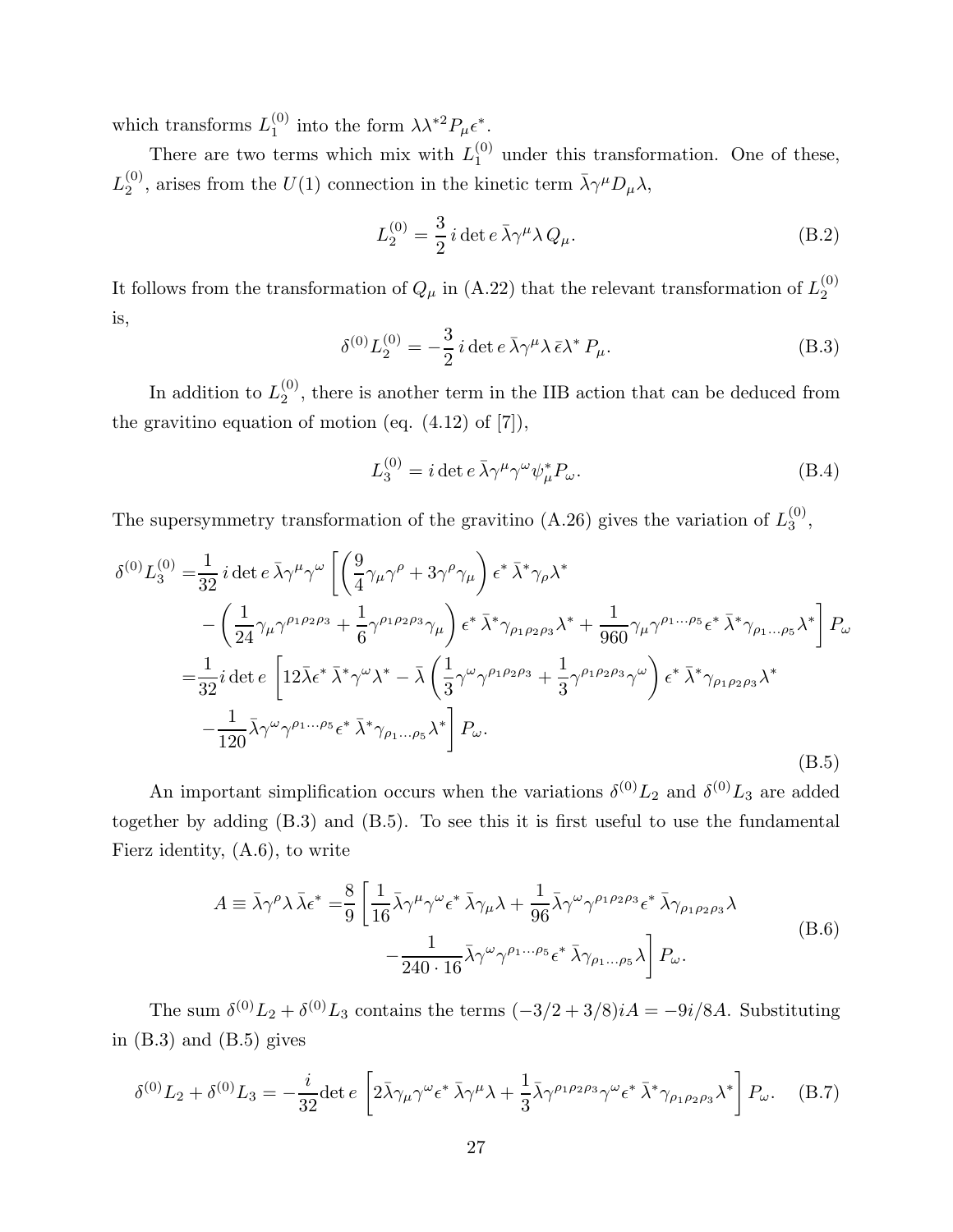This sum of the variations has to cancel the variation of the term  $L_1^{(0)}$  $_1^{\text{(0)}}$  in (3.7). To see this most clearly, it is useful to first manipulate  $L_1^{(0)}$  using  $(A.6)$  into the form,

$$
L_1^{(0)} = -\det e^{\frac{c}{6}} \bar{\lambda}^* \gamma^{\mu\nu\rho} \lambda \bar{\lambda} \gamma_{\mu\nu\rho} \lambda^*
$$
  
=  $\det e^{\frac{4c}{3}} \left( \bar{\lambda} \gamma^{\mu} \lambda \bar{\lambda}^* \gamma_{\mu} \lambda^* + \frac{1}{6} \bar{\lambda}^* \gamma^{\mu\nu\rho} \lambda^* \bar{\lambda}^* \gamma_{\mu\nu\rho} \lambda^* \right) + \cdots$  (B.8)

Therefore the supersymmetry variation of  $L_1^{(0)}$  may be expressed as,

$$
\delta^{(0)} L_1^{(0)} = \det e \, \frac{8c}{3} i \left( \bar{\lambda}^* \gamma^\mu \lambda^* \bar{\lambda} \gamma_\mu \gamma^\omega \epsilon^* + \frac{1}{6} \bar{\lambda}^* \gamma^{\mu \nu \rho} \lambda^* \bar{\lambda} \gamma_{\mu \nu \rho} \gamma^\omega \epsilon^* \right) P_\omega + \cdots, \tag{B.9}
$$

which can be compared directly with (B.7). In order for the sum of (B.7) and (B.9) to vanish the coefficient  $c$  must have the value,

$$
c = -\frac{3}{128}.\t\t(B.10)
$$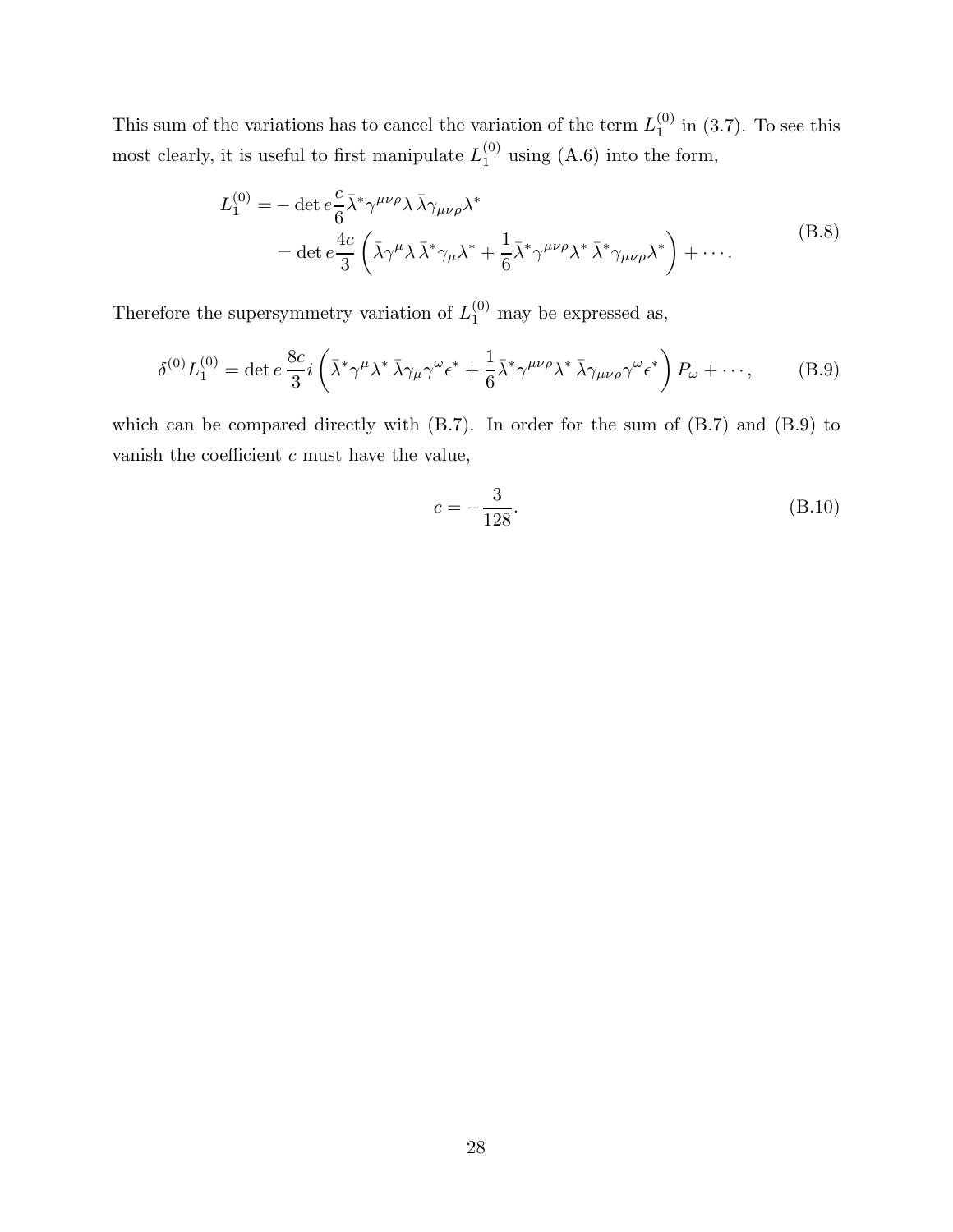# References

- [1] E. Cremmer, B. Julia and J. Scherk, Supergravity Theory in Eleven Dimensions, Phys. Lett. 76B (1978) 409.
- [2] C. Vafa and E. Witten, A One Loop Test of String Duality, hep-th/9505053, Nucl. Phys. B447 (1995) 261.
- [3] M.J. Duff, J.T. Liu and R. Minasian, Eleven-dimensional Origin of String-String Du*ality: A One Loop Test*, hep-th/9506126, Nucl. Phys.  $452B$  (1995) 261.
- [4] P. Aspinwall, Some Relationships Between Dualities in String Theory, hep-th/9508154, Nucl. Phys. Proc. Suppl. 46 (1996) 30; J. Schwarz, *The Power of M Theory*, hep-th/9510086, Phys. Lett. **B367** (1996) 97.
- [5] M.B. Green and J.H. Schwarz, *Extended Supergravity in Ten Dimensions*, Phys. Lett. 122B (1983) 143.
- [6] J.H. Schwarz and P.C. West, Symmetries and Transformations of Chiral  $N = 2$ ,  $D = 10$  Supergravity, Phys. Lett. **126B** (1983) 301.
- [7] J.H. Schwarz, Covariant Field Equations of Chiral  $N = 2$ ,  $D = 10$  Supergravity, Nucl. Phys. B226 (1993) 269.
- [8] P.S. Howe and P.C. West, The Complete  $N = 2$   $D = 10$  Supergravity, Nucl. Phys. B238 (1984) 181.
- [9] E. Witten, Five-brane Effective Action in M Theory, hep-th/9610234, J. Geom. Phys. 22 (1997) 103.
- [10] S. Sethi, S. Paban and M. Stern, Constraints From Extended Supersymmetry in Quantum Mechanics, hep-th/9805018; Supersymmetry and Higher Derivative Terms in the Effective Action of Yang–Mills Theories, hep-th/9806028.
- [11] M.B. Green and M. Gutperle, *Effects of D-instantons*, hep-th/9701093, Nucl. Phys. B498 (1997) 195.
- [12] A. Terras, Harmonic Analysis on Symmetric Spaces and Applications I, Springer-Verlag (New York) 1985.
- [13] N. Berkovits, Construction of  $R^4$  Terms in  $N=2$  D=8 Superspace, hep-th/9709116, Nucl. Phys. **B514** (1998) 191.
- [14] B. Pioline, A Note On Nonperturbative  $R^4$  Couplings, hep-th/9804023.
- [15] M.B. Green, M. Gutperle and H. Kwon, Sixteen Fermion and Related Terms in M theory on  $T^2$ , hep-th/9710151.
- [16] A. Kehagias and H. Partouche, The Exact Quartic Effective Action For The Type IIB Superstring, hep-th/9710023, Phys. Lett. B422 (1998) 109.
- [17] N. Berkovits and C. Vafa, Type IIB  $R^4H^{4g-4}$  Conjectures, hep-th/9803145.
- [18] J. G. Russo, Construction of SL(2,Z) Invariant Amplitudes in Type IIB Superstring Theory, hep-th/9802090; An Ansatz For A Nonperturbative Four Graviton Amplitude In Type IIB Superstring Theory, hep-th/9707241, Phys. Lett. **B417** (1998) 253.